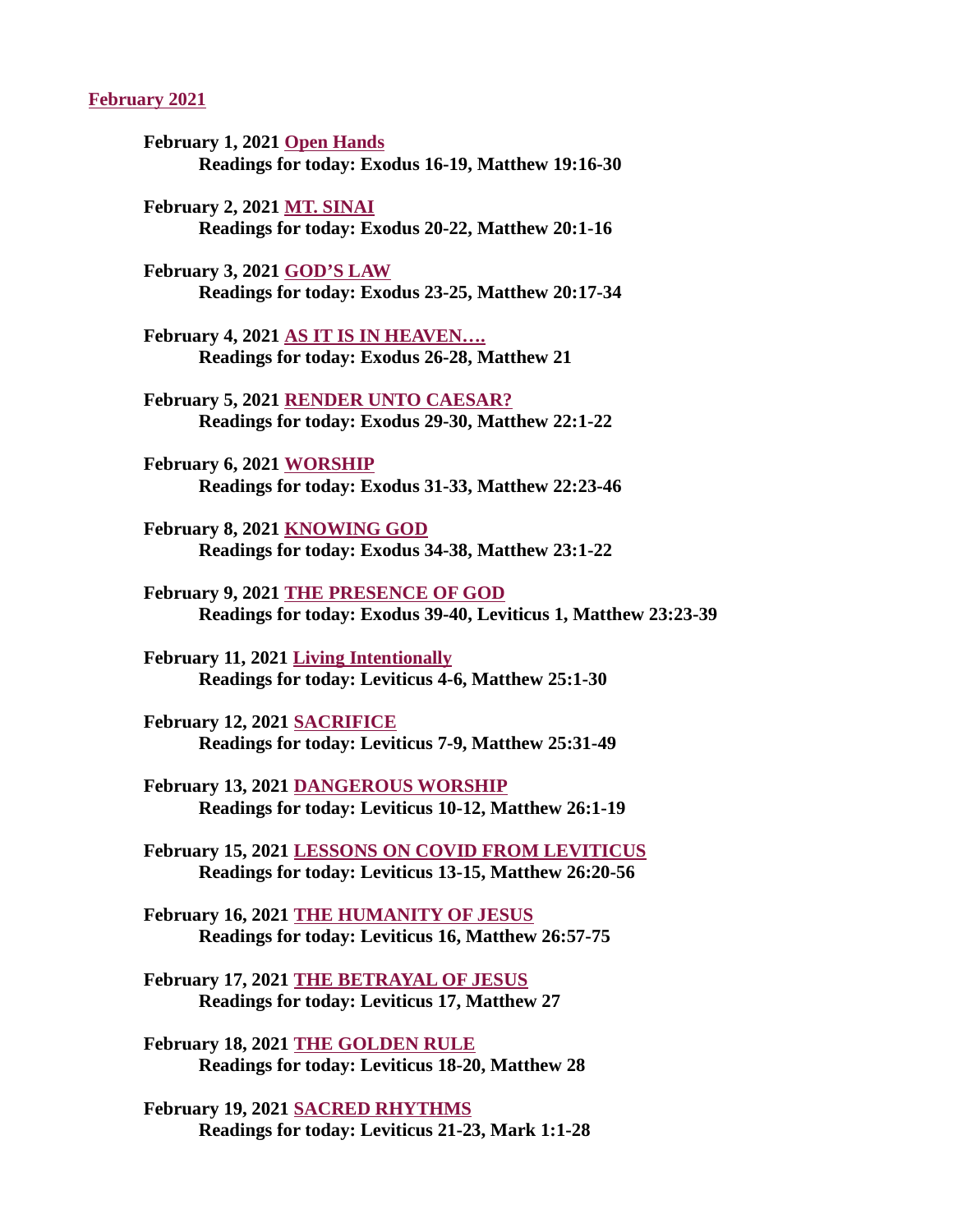February 20, 2021 LIFE IN GOD'S KINGDOM [Readings for today: Leviticus 24-25, Mark 1:29-45](#page-23-0)

February 22, 2021 A NEW EDEN [Readings for today: Leviticus 26-27, Numbers 1, Mark 2](#page-24-0)

February 23, 2021 WAS JESUS CRAZY? [Readings for today: Numbers 2-3, Mark 3](#page-26-0)

February 24, 2021 SOWING SEEDS [Readings for today: Numbers 4-5, Mark 4](#page-27-0)

February 25, 2021 THE BLESSING [Readings for today: Numbers 6-7, Mark 5:1-20](#page-28-0)

February 26, 2021 WAITING ON GOD [Readings for today: Numbers 8-10, Mark 5:21-43](#page-29-0)

February 27, 2021 HUMILITY [Readings for today: Numbers 11-13, Mark 6:1-29](#page-31-0)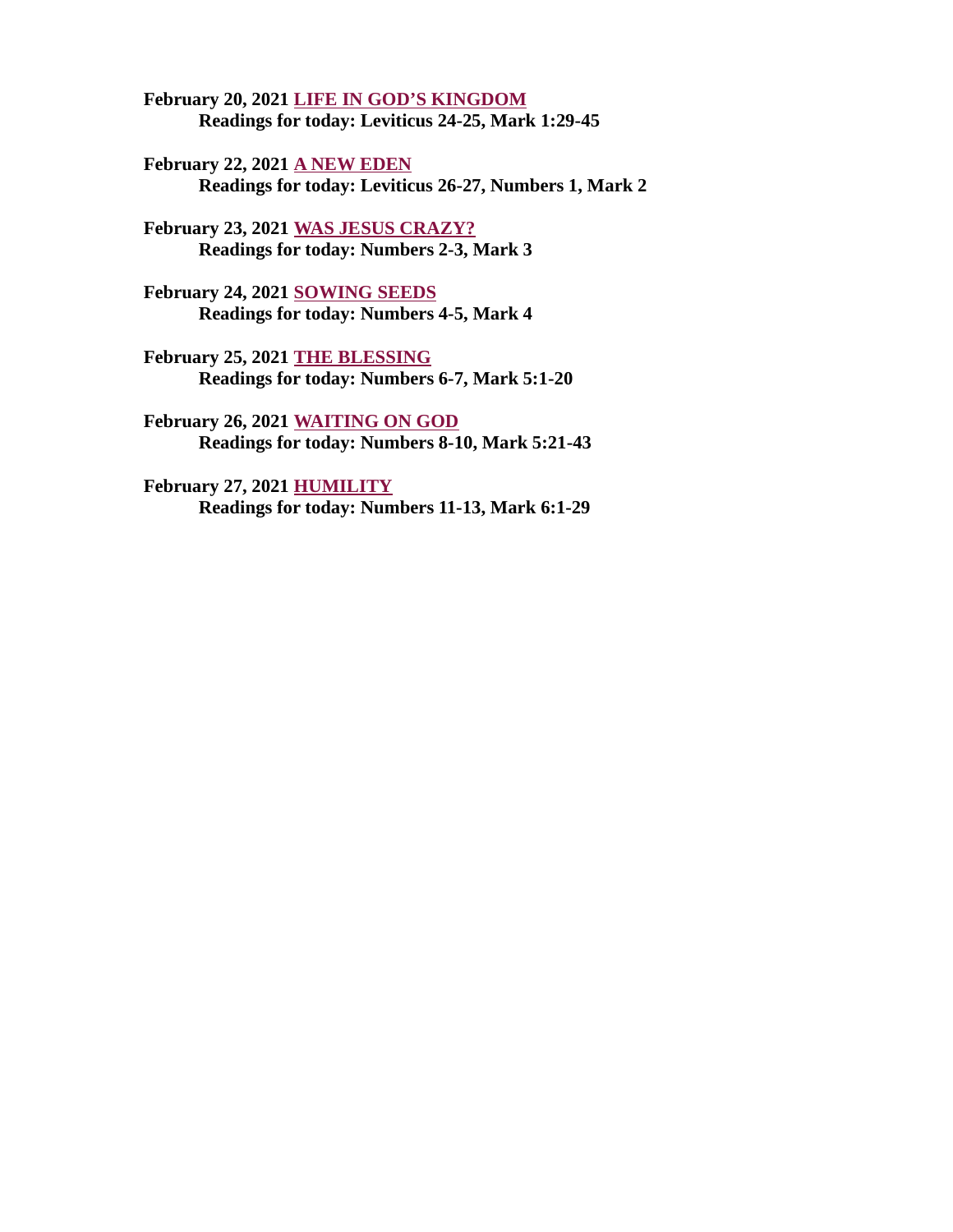#### <span id="page-2-0"></span>February 1, 2021 OPEN HANDS Readings for today: [Exodus 16-19, Matthew 19:16-30](https://www.biblegateway.com/passage/?search=Exodus+16-19%2C+Matthew+19%3A16-30&version=ESV)

"Walk with open hands." I remember when God first spoke these words to me. I was in my final year at Princeton. I had passed my ordination exams. I was completing my degree and getting ready to graduate. I was looking forward to what was next. I had applied to over thirty churches across the United States but had no idea where the Lord would take us. I had a good friend who took the opposite approach. He drew a circle around his hometown. 45 minutes in each direction. Only looked for churches within that window. He and I talked about the differences in our respective approaches. He believed God would never call him to leave his hometown. I believed the opposite. By limiting God, he really struggled to find work and when he did, he didn't last long. For him, geography trumped ministry fit and it led to heartbreak. As I wrestled with my own sense of call and my own desire to be close to family and friends, I realized God often calls us away from home. God often calls us from what's familiar into the unknown. God often calls us to leave home, kindred, and country to follow His call on our lives. Along the way, God also calls us to trust. Trust Him to lead. Trust Him to provide. Trust Him to deliver us safely to the destination He has laid out for us.

Walk with open hands. This, in essence, is what God is teaching Israel in our reading for today. Meat. Manna. Water. All of it had to be provided by God in the wilderness where resources were scarce. The command regarding the daily collection of manna always strikes me. "And when the dew had gone up, there was on the face of the wilderness a fine, flake-like thing, fine as frost on the ground. When the people of Israel saw it, they said to one another, "What is it?" For they did not know what it was. And Moses said to them, "It is the bread that the Lord has given you to eat. This is what the Lord has commanded: 'Gather of it, each one of you, as much as he can eat. You shall each take an omer, according to the number of the persons that each of you has in his tent.'" And the people of Israel did so. They gathered, some more, some less. But when they measured it with an omer, whoever gathered much had nothing left over, and whoever gathered little had no lack. Each of them gathered as much as he could eat. And Moses said to them, "Let no one leave any of it over till the morning…On the sixth day they gathered twice as much bread, two omers each. And when all the leaders of the congregation came and told Moses, he said to them, "This is what the Lord has commanded: 'Tomorrow is a day of solemn rest, a holy Sabbath to the Lord; bake what you will bake and boil what you will boil, and all that is left over lay aside to be kept till the morning." (Exodus 16:14-19, 22-23) The people of God literally had to walk with open hands every single day. They had to trust the Lord to provide their food for that day and it was always just enough. There was never any left over. There was never any lack. It was always just right. If they tried to save some for the next day, it would spoil overnight. Except on the sixth day. On that day they gathered twice as much so they could observe the Sabbath. It's a powerful lesson about the miraculous provision of God and it's one the Lord reinforces in the prayer He taught His disciples to pray. "Give us this day our daily bread…"

Walk with open hands. Our lives are not our own, friends. We've been bought with a price. Jesus Himself now claims us as His own. We are His treasured possession to do with as He pleases. God continues to reinforce this idea in my own life. He's loosened my grip on things especially over this last year. My plans. My calling. My job. My home. My children. My life. I've learned how much I need to come before Him for the strength and wisdom I need for each and every day. I cannot rely on yesterday's manna. I cannot borrow from tomorrow's supply. I must make do with what the Lord provides today and trust it will always be just enough.

Readings for tomorrow: Exodus 20-22, Matthew 20:1-16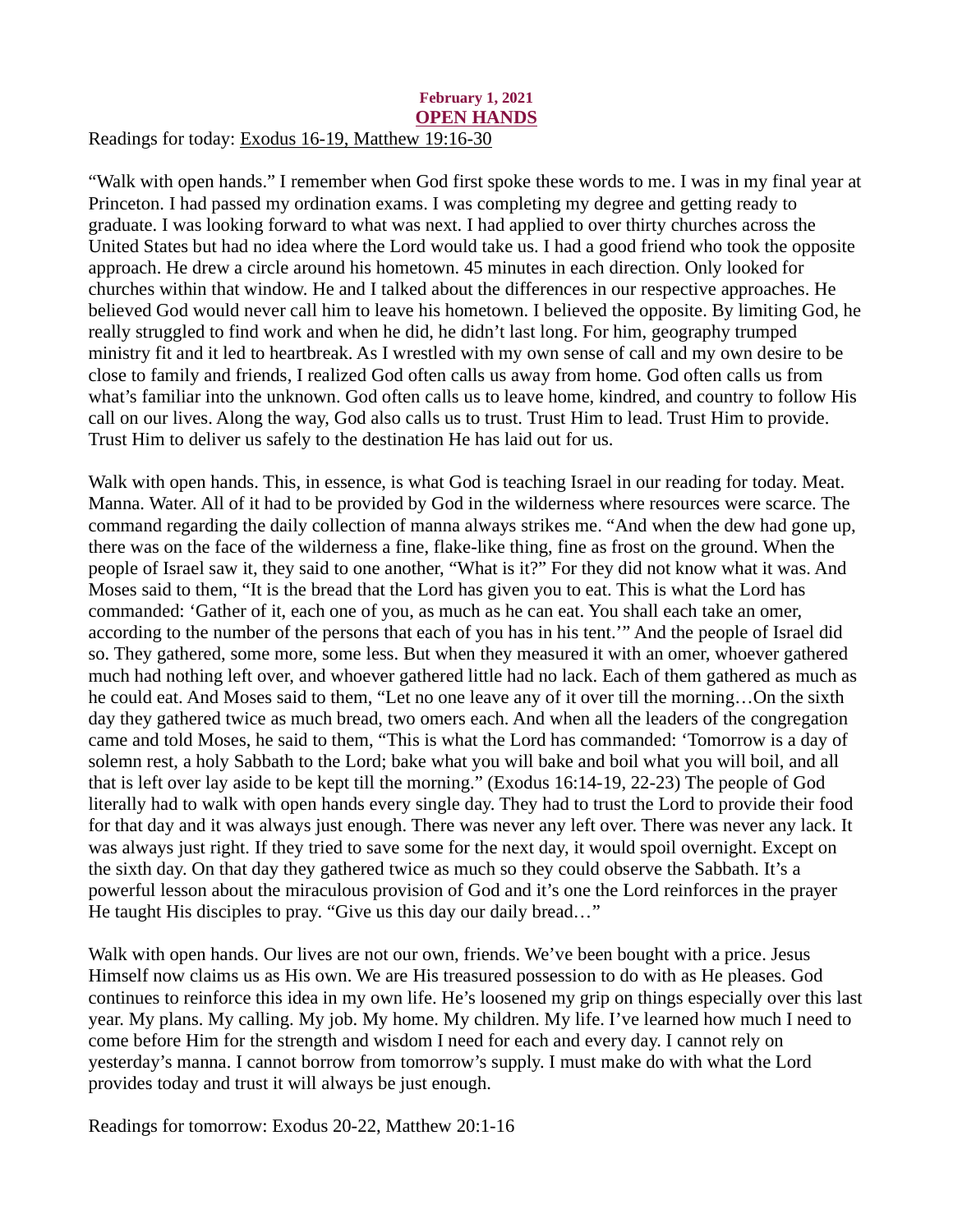# February 2, 2021 MT. SINAI

<span id="page-3-0"></span>Readings for today: [Exodus 20-22, Matthew 20:1-16](https://www.biblegateway.com/passage/?search=Exodus+20-22%2C+Matthew+20%3A1-16&version=ESV)

Today's reading represents a hinge point in the Book of Exodus. We move from sweeping epic to Israelite case law and it's easy to start to skip over this part. I remember my eyes glazing over during this section the first several times I read through the Bible in a year. However, if we slow down and read carefully, some wonderful truths are revealed.

First, a look at the big picture. Israel arrives at Mt. Sinai as a rag-tag group of folks with no national identity or charter. The only reason they've made it this far is due to the miraculous intervention of God. He saved them. He defeated the Egyptians. He fed them. He watered them. He has met every need. His goal is to get them to Sinai in one piece where He will begin to teach them what it means to be His people. Once they are at Mt. Sinai, God comes down to meet them face to face. The revelation of God is so intense, the mountain shakes and burns. The people's hearts melt and they tremble in fear. God's holiness is so fierce that the people must be protected from it lest they die. Then God speaks. He writes the Ten Commandments with His own finger on tablets of stone. He dictates His laws to Moses and in doing so, he shapes a nation.

The laws God issues are revelatory in nature. They are similar and yet critically different than the laws of the nations around them. Almost all societies, even ancient ones, have laws prohibiting murder, stealing, etc. Old Testament law is unique, however, in that it protects women, children, and families. It restricts revenge by instituting the principle of lex talionis - otherwise known as "an eye for an eye and a tooth for tooth" - thus making justice proportional. Furthermore, it makes slavery a voluntary arrangement. Available for those who cannot pay their debts. Freedom was a guarantee unless the slave himself chose otherwise. Protections were built in to prevent abuse and slave trading was punishable by death. "Whoever steals a man and sells him, and anyone found in possession of him, shall be put to death." (Ex. 21:16) These are massive advances in human rights and set the nation of Israel apart from the other nations around them.

This is exactly God's point, by the way. Remember, in "Abraham" all the nations of the earth would be blessed. It will be through Abraham and his descendants (now starting to "outnumber" the stars in the sky and the sand on the seashore) that the world will come to know Yahweh is God. Pharaoh's already learned this lesson the hard way. Other nations now have the opportunity to learn from Israel. To model their own national life and laws after the Law of God. In giving Israel His Law, God is setting them up to serve as a light to the nations. An example to the Gentiles. He wants the nations of the earth to see what life looks like in His Kingdom. When Israel is faithful to the Law, the nations will flock to her. She will experience blessing and peace and prosperity. When she disobeys the Law, she will be judged and punished thereby continuing to serve God's purposes as He makes an example of them in His wrath. The point of it all is that God is now in relationship with Israel and Israel with God. She is bound to Him through His saving grace and He will never let her go.

Readings for tomorrow: 23-25, Matthew 20:17-34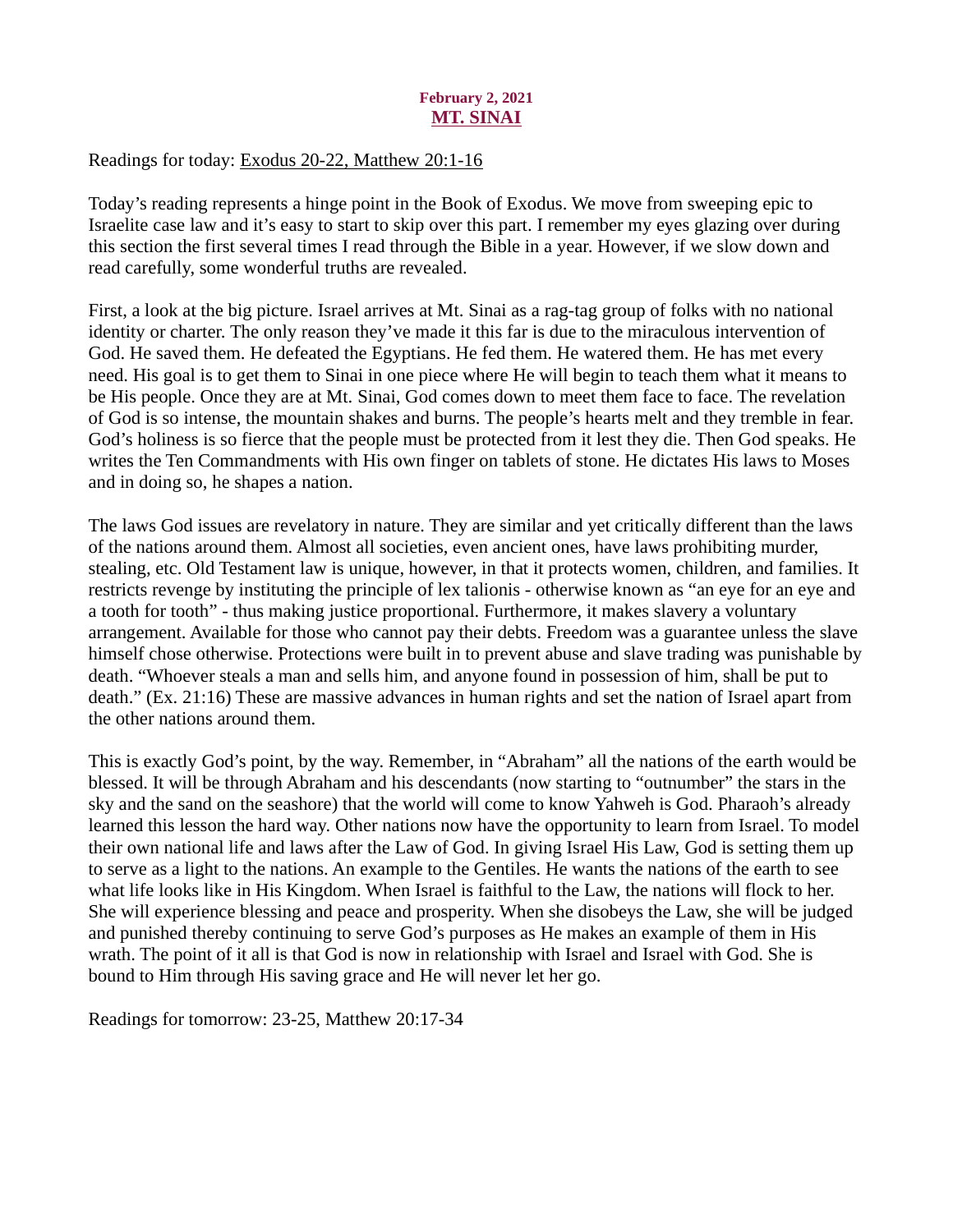# February 3, 2021 GOD'S LAW

## <span id="page-4-0"></span>Readings for today[: Exodus 23-25, Matthew 20:17-34](https://www.biblegateway.com/passage/?search=Exodus+23-25%2C+Matthew+20%3A17-34&version=ESV)

Someone recently asked me a great question, "If God were to come down and speak to us today, would his laws be the same or changed for the current day?" The laws we read about in Exodus, or later in Leviticus, definitely seem foreign and strange to us. They have to do with the customs of the ancient near east and while they represent in many cases significant advances in human rights for the time, we don't often see them as such because of how far human civilization has advanced.

One key to answering this question can be found in the difference between Exodus 20:1 and 20:22. In Exodus 20:1, God gives the Ten Commandments. They are written on stone tablets by His very hand. They are words directly from the mouth of God. However, in Exodus 20:22, a shift takes place. Now Moses will become the lawgiver. He will be the one to flesh out the details of the laws that will govern the daily life of Israel. Some of these laws will be ceremonial in nature, governing the worship of God. Some of these laws will be civil in nature, governing the emerging national life of Israel. Some of these laws will be moral in nature, governing God's people in every time and place. These distinctions are important to keep in mind as you read and they are the main reasons God's people have historically kept the Ten Commandments but not necessarily kept all the laws of Moses as they are written.

A second key to answering this question is pushing beyond the letter of the laws themselves to the principles they represent. This is where our study of these laws becomes very fruitful even for our own 21st century American context. For example, it's worth considering the dignity the Hebrews assigned to slaves, women, children, and families. Again, these were utterly unique among ancient law codes and represent a trajectory towards our modern understanding of universal human rights. Or consider the laws of proportional justice which limit revenge by making the punishment fit the crime. This principle still undergirds much of our modern legal system today. The principle of restitution is another one we understand and practice. As is God's concern for widows, orphans, and the poor.

Applying these principles in our modern, 21st century American context requires wisdom but it certainly isn't impossible. Let's take one example that is a political hot button today. Immigration. What does the Bible have to say about the principles that should shape our policies in this area? Consider the following verses, "You shall not wrong a sojourner or oppress him, for you were sojourners in the land of Egypt." (Ex. 22:21) "You shall not oppress a sojourner. You know the heart of a sojourner, for you were sojourners in the land of Egypt." (Ex. 23:9) "Six days you shall do your work, but on the seventh day you shall rest; that your ox and your donkey may have rest, and the son of your servant woman, and the alien, may be refreshed." (Ex. 23:12) God makes it very clear to His people that they should treat the immigrants within their midst with compassion and mercy and kindness and care. The same principle would apply to refugees. Those fleeing their homes due to political, social, or religious persecution. Why? Because this is how God treated them when they were immigrants in Egypt. Does this mean we should have open borders? No security? Just let everyone come on in? I don't think so. But I also believe that when immigrants come, in whatever way they may come, we need to treat them with as much care and compassion as possible. Their treatment at our borders should be modeled off of the love God has shown us. This is just one example of where truly seeking to follow the principles laid out in Scripture would make America a "light" to the nations.

Fundamentally, the Truth that undergirds the entire law of God is the idea that we should treat one another as we have been treated by God Himself. We should extend to others the same kindness,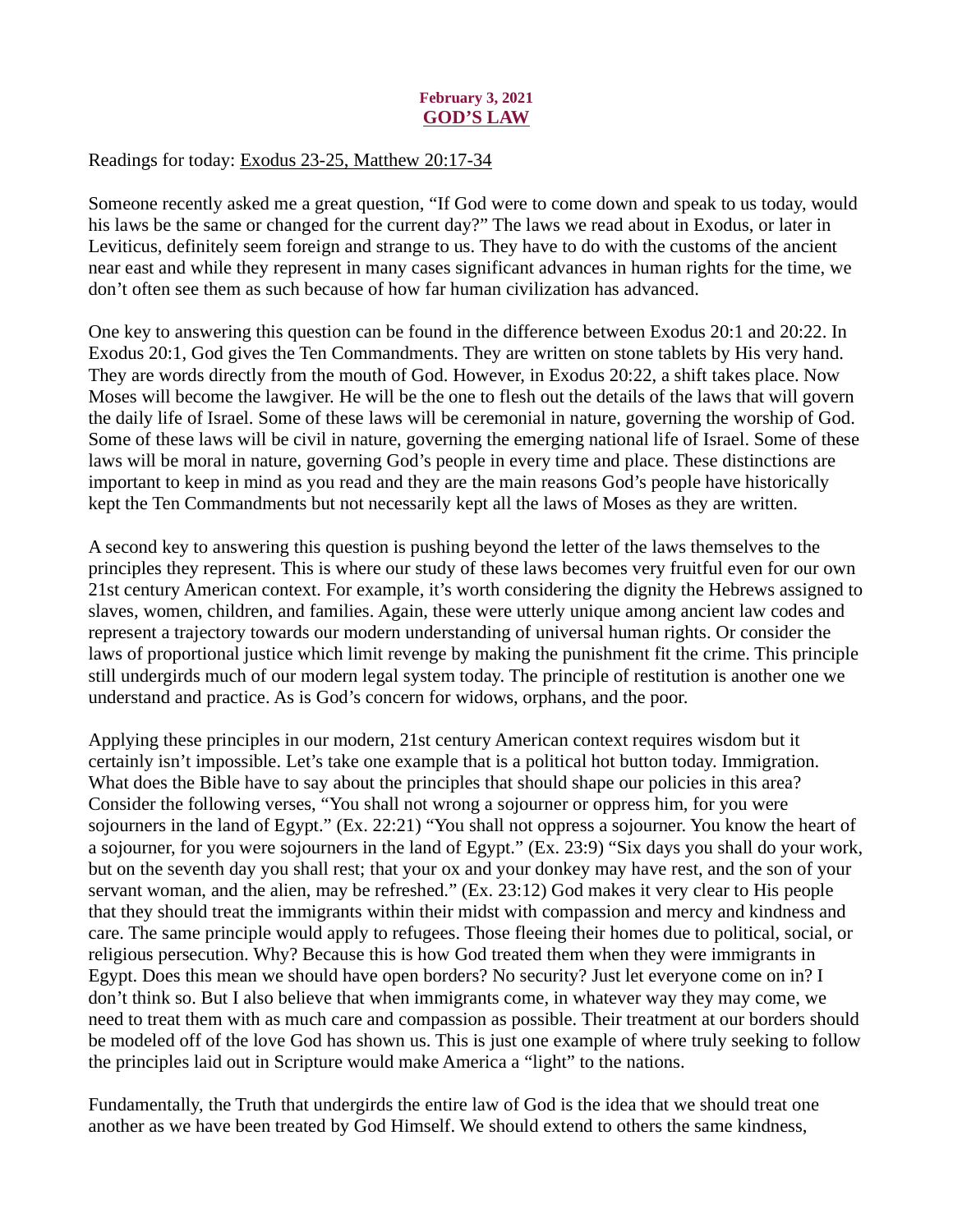compassion, mercy, and forgiveness that God has shown us. We should deal with one another righteously not just because "God said so" but because God DID so with us! This is what it means to keep and follow God's law and it's something Jesus Himself will affirm in the Sermon on the Mount (Matt. 5-7) which, by the way, is simply a restatement of the Ten Commandments.

Readings for tomorrow: Exodus 26-28, Matthew 21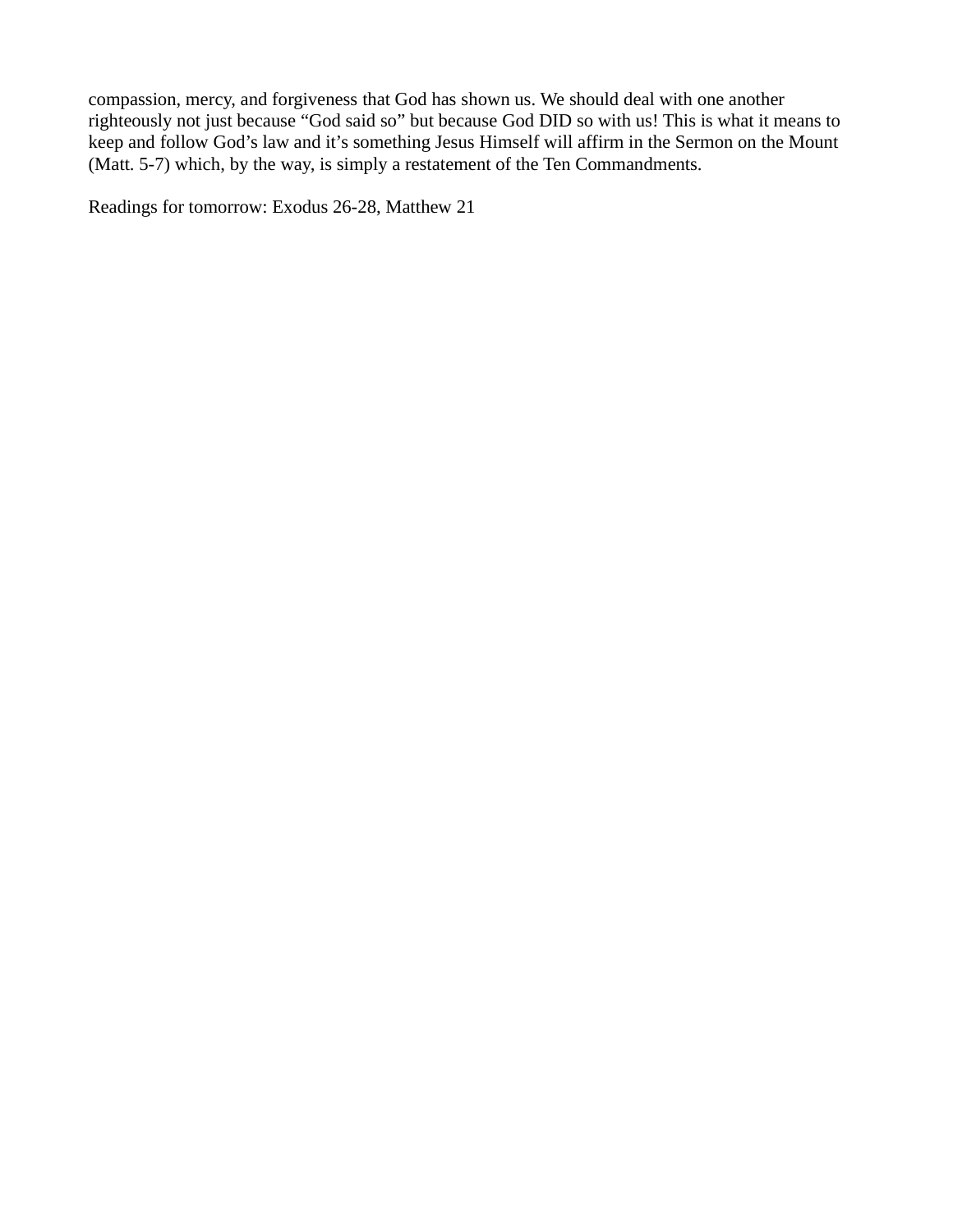#### <span id="page-6-0"></span>February 4, 2021 AS IT IS IN HEAVEN…. Readings for today[: Exodus 26-28, Matthew 21](https://www.biblegateway.com/passage/?search=Exodus+26-28%2C+Matthew+21&version=ESV)

In yesterday's reading, we came across this incredible story. "Then Moses and Aaron, Nadab, and Abihu, and seventy of the elders of Israel went up, and they saw the God of Israel. There was under his feet as it were a pavement of sapphire stone, like the very heaven for clearness. And he did not lay his hand on the chief men of the people of Israel; they beheld God, and ate and drank." (Exodus 24:9-11) It's a powerful scene. Moses and the leadership of Israel going up the mountain to meet with God. The plain sense of the text suggests they actually enter heaven. They see God face to face. I try to imagine what that journey must have been like. One moment they are climbing over rocks and boulders and the next they're walking on sapphire pavement. One moment they are surrounded by smoke and fire and a great cloud and the next they can see for what feels like miles. One moment they're weary and tired and struggling for breath and the next they're sitting down at God's table to eat and drink.

"Mountaintop experiences" are part of the Christian life. Moments in time when it feels like the veil between this world and God's world grows very thin. It might happen on a retreat. It might happen during a worship service. It might happen on a mission trip. These are powerful experiences meant to propel our faith forward. When we have them, the temptation is to make them normative. To do all we can to hold onto them. I think of Peter, James, and John on a mountain watching Jesus become transfigured before them. Their response? Let's set up camp and hang out here forever! I imagine Moses and the rest of Israel's leadership must have felt the same way. But life isn't lived on the mountaintop. It's lived in the valley. So back down the mountain they go.

Then they come down and immediately construction on the Tabernacle begins. The place where God will meet with His people. The literal "tent of meeting." Tabernacle. Altar. Courts. Lamps and lamp stands. Curtains. Even the priestly garments of Aaron and his sons who will minister before the Lord. All have their antecedents in heaven. All are copied from the heavenly Tabernacle where Moses and the elders had just met with God. All are attempts to approximate what they had just seen and experienced. If you ever wonder why there is such attention to detail in these chapters, put yourself in their sandals. Would you not do the same? If you had just come from heaven, would you not want to recreate everything you have just seen?

Furthermore, they know they are building at God's direction and command. Pause and think about that for just a moment…the Living God who rules and reigns over the universe desires to meet with His people! He gives them plans to create a holy space where He can come down and dwell among them! Amazing! God claiming physical space on the earth which will be His space. Sacred space. Heavenly space. To enter this space is to enter heaven itself. To enter this space is to enter the presence of God in a very tangible, concrete way. How gracious is our God to condescend to us in this way!

In churches all over the world, believers pray the prayer Jesus taught us to pray. We pray many things in that prayer but one of the lines says this, "Thy Kingdom come, Thy will be done on earth as it is in heaven." When we pray this prayer, we are asking God to make His dwelling among us. We are asking God to invade our space. To invade our world. To claim the earth as His own. In a very real way, the church itself is to be a little taste of the Kingdom in this world. A colony of heaven in a culture of death. Believers who pray for God's will to be done on earth, pray with the awareness that this begins in each individual's life. As we surrender and submit our will to God, we become living tabernacles of the Holy Spirit. God making Himself known through us to the world.

Readings for tomorrow: Exodus 29-30, Matthew 22:1-22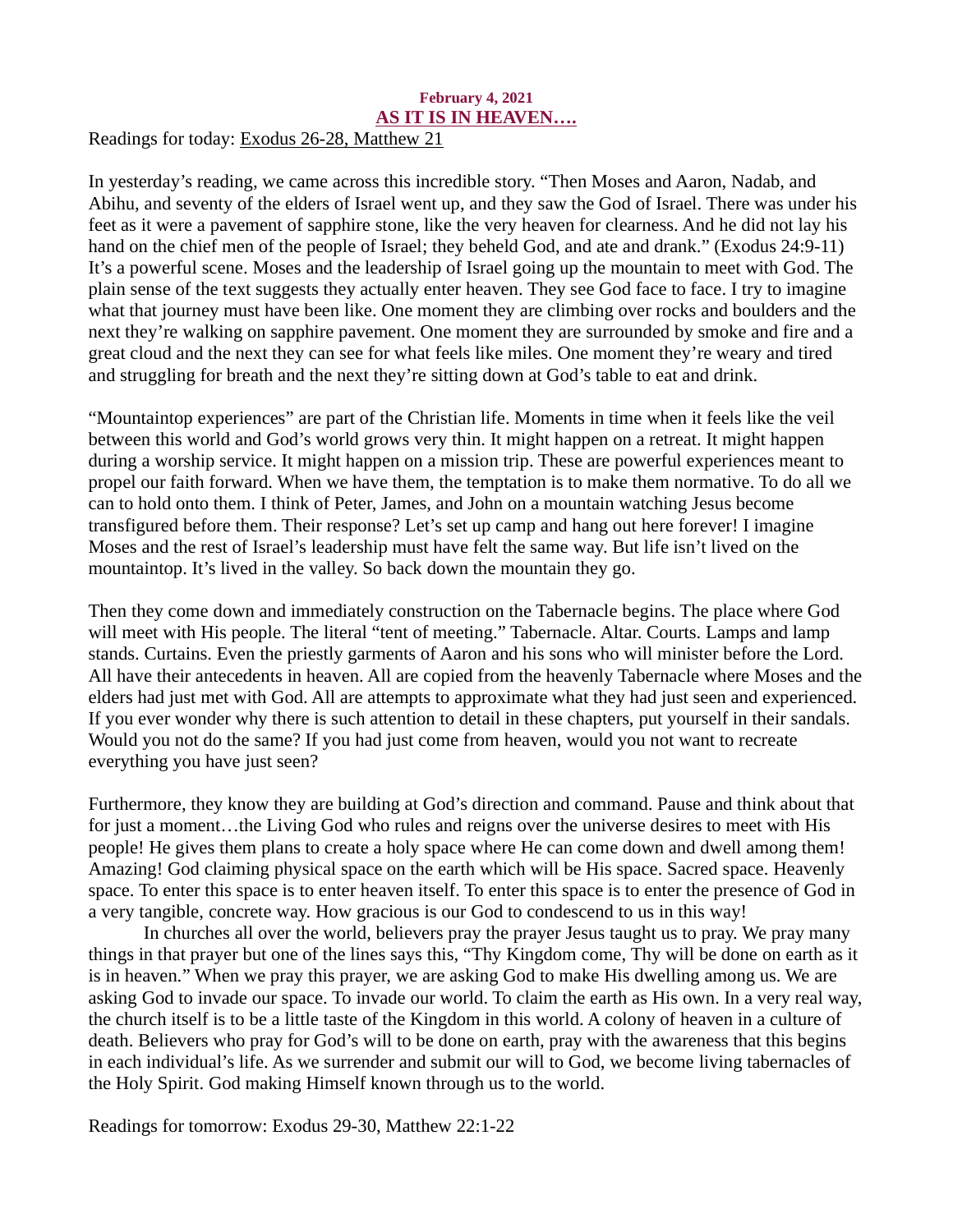# February 5, 2021 RENDER UNTO CAESAR?

<span id="page-7-0"></span>Readings for today: [Exodus 29-30, Matthew 22:1-22](https://www.biblegateway.com/passage/?search=Exodus+29-30%2C+Matthew+22%3A1-22&version=ESV)

"Therefore render to Caesar the things that are Caesar's, and to God the things that are God's." (Matthew 22:21)

I have long pondered the meaning of this verse. When I was younger, I subconsciously interpreted these words in dualistic terms. God ruling one sphere of life. Caesar ruling a second sphere of life. Keep God's stuff apart from Caesar's stuff. Don't co-mingle your faith with the rest of your life. Pay your tithes to God. Pay your taxes to Caesar. Never the twain shall meet.

As I grew older, my thinking shifted. Is there a single square inch in all of creation over which Jesus does not reign as Lord? Does not God own it all? Including Caesar? Should I not render everything to God? Caesar has no claim on me. He has no claim on anything I have. He has no claim on what I believe or think or say or do. This led me to take a more hostile, rebellious approach to the world. To treat "Caesar" as an enemy and to resist his authority. I went from dualism to monism and missed the mark of what Jesus was saying yet again.

Now I find myself in a third theological space. A space where the distinctions between God and Caesar are maintained but God's authority over all spheres is never compromised. God does indeed reign and rule over all. His reign and rule extends over ever Caesar in this world. This, of course, is what the Pharisees were hoping Jesus would affirm so they could charge Him with sedition. Jesus, however, sees right through their ploy. More importantly, Jesus is operating on a completely different level than his opponents. God does not engage in the petty ways of this world. His authority and power are in no way dependent on any human recognition whatsoever. You have a question about taxes? Money is meaningless to God. He owns the cattle on a thousand hills. You have a question about pagan images? Caesar putting his face to a coin? That's utter silliness because Caesar is nothing in the eyes of God. He is no rival. He is no competitor. He is no equal. So humor Caesar. Give him what he thinks he deserves. Pay him whatever homage he asks for. Just make sure to never worship him as God. Never confuse him with anything other than a weak, sinful human being.

Render to Caesar what is Caesar's but make sure to render to God what is God's. Render to Him all your worship. All your devotion. All your praise. Give Him your total and complete allegiance. Surrender all to Him. Submit to His authority. Make any sacrifice He demands. Make Him your first love. Treat Him as your supreme treasure. Honor Him above everything else in your life. This is what it means to render unto God what He truly deserves and demands.

Readings for tomorrow: Exodus 31-33, Matthew 22:23-46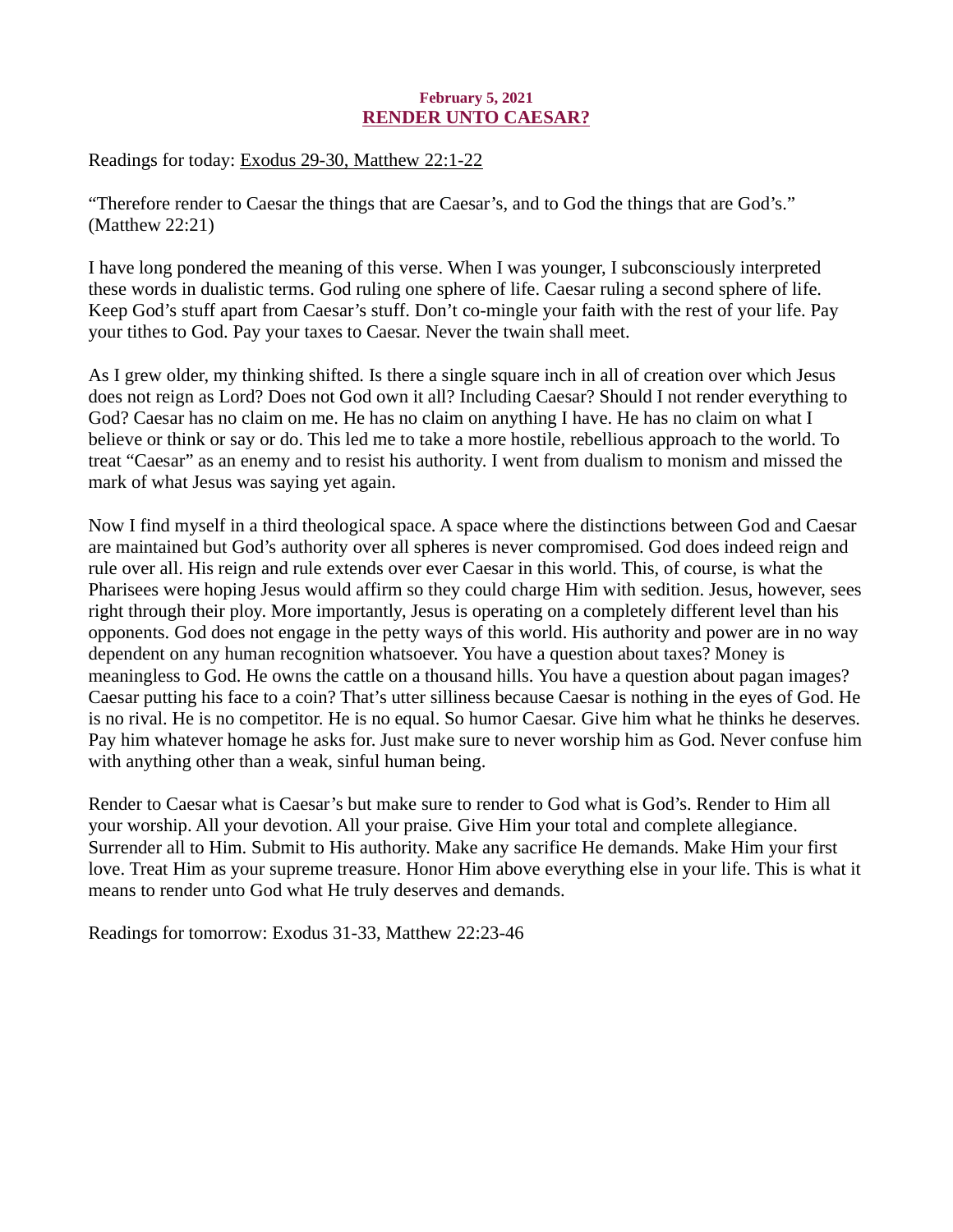## February 6, 2021 **WORSHIP**

<span id="page-8-0"></span>Readings for today[: Exodus 31-33, Matthew 22:23-46](https://www.biblegateway.com/passage/?search=Exodus+31-33%2C+Matthew+22%3A23-46&version=ESV)

Exodus 32 is an incredibly important chapter in the Bible. It speaks to humanity's rebellious nature. The holiness of God. The power of prayer. The consequences of sin. It is deep and profound and a careful reader will absolutely marvel at what she reads.

First, humanity's rebellious nature. We are so impatient. We have such a hard time delaying gratification. When Moses is delayed on top of the mountain - remember there is still fire and smoke coming from the summit - the people decide to take matters into their own hands. They decide to worship God as they please rather than stay true to what God demands. Aaron, in a baffling display of weak leadership, plays to the crowd's desires. He fashions a calf. Builds an altar. Declares a feast unto the Lord. But this is not what God wants. Now we do need to keep in mind that this scene is playing out in two different locations. Moses is hearing from God on top of Mt. Sinai. He has yet to return and give the people the Law. Aaron is in charge down below, trying to keep the peace. The people honestly have no idea what's happened to Moses. Perhaps they even fear he is dead. So let's assume the best. They want to worship God. They want to show their devotion. They want to let God know how much they love Him and are thankful for His deliverance. But their failure is to wait. Their failure to worship God as He deserves and as He demands is a critical mistake. (One we still too often unfortunately repeat...)

So the camera zooms up to the top of the mountain where God and Moses are still deep in conversation. The Lord spoke to Moses: "Go down at once! For your people whom you brought up from the land of Egypt have acted corruptly..." (Ex. 32:7) God is angry. His righteous wrath is now aroused. The sin of the people has encroached on His holiness. It offends Him deeply. Viscerally. Their sin is a stench to Him. So He tells Moses - this is important - "your" people whom "you" brought up from the land of Egypt have committed a great sin. God is disowning them as he prepares to destroy them and start all over with Moses. "The Lord also said to Moses: "I have seen this people, and they are indeed a stiff-necked people. Now leave Me alone, so that My anger can burn against them and I can destroy them. Then I will make you into a great nation." (Ex. 32:9-10) Essentially, God is saying to Moses, I will wipe them out and make you a new Abraham. I will reset the deck yet again and start over with the one faithful man I can find.

Moses is quick to respond. He prays one of the most important prayers in human history. "O Lord, why does your wrath burn hot against your people, whom you have brought out of the land of Egypt with great power and with a mighty hand? Why should the Egyptians say, 'With evil intent did he bring them out, to kill them in the mountains and to consume them from the face of the earth'? Turn from your burning anger and relent from this disaster against your people. Remember Abraham, Isaac, and Israel, your servants, to whom you swore by your own self, and said to them, 'I will multiply your offspring as the stars of heaven, and all this land that I have promised I will give to your offspring, and they shall inherit it forever.'" And the Lord relented from the disaster that he had spoken of bringing on his people." (Ex. 32:11-14) Moses is quick to remind God whose people He's really talking about. These are God's people. They are the people God delivered by His own hand. If God were to destroy them, God's reputation would suffer. The Egyptians - before whom God has made Himself known - would begin to doubt and question Him. The promise God had given to Abraham, Isaac, and Jacob would become null and void. This is an incredible prayer of faith. Praying not for mercy but trusting God to be true to Himself. Trusting God to stay true to His character. Trusting God to stay faithful to His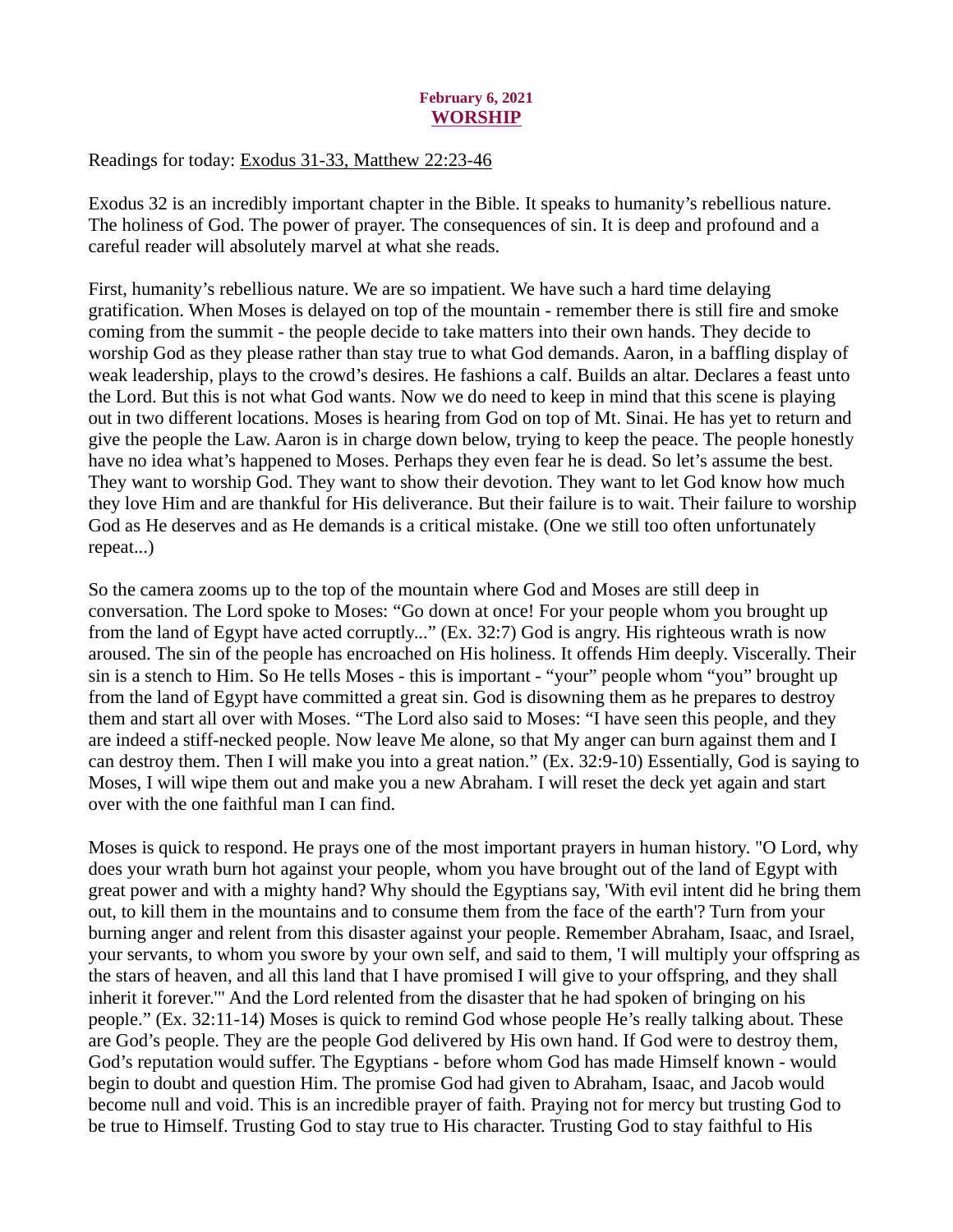promises. There is no question in Moses' mind that God will remain true to Himself and so Moses prays his prayer in faith.

What are we to make of such a prayer? Is Moses talking God down? Is he talking God off the ledge? Does Moses prayer enact some kind of change in God? Is God the kind of God would could lose control in anger and lash out at His people? These are really important questions to wrestle with as we read. What I believe is happening here is something similar to what took place between Abraham and God when they discussed the fate of Sodom and Gomorrah. God is specifically inviting us into a deeper relationship with Himself. A relationship where our prayers are real. Where the thoughts and desires and emotions of our hearts are taken seriously by God. God is still free to act as He sees fit. He still destroyed Sodom and Gomorrah after all. But He did rescue Lot and his family so perhaps Abraham's prayer was answered? Here Moses intercedes on behalf of the people. He steps into the gap God provides and prays in great faith. His prayer thus creates a new situation to which God responds. No longer are we just talking about God's holiness and the people's sin. Now we have a man of faith stepping into the gap. A mediator who intercedes. And God honors the intercessor by relenting from the disaster He had prepared. (By the way, the Book of Hebrews picks up this imagery and assigns Jesus the role of eternal intercessor before the Father.)

Moses' intercession doesn't mean there aren't consequences for sin. Moses comes down the mountain. He shatters the tablets at the foot of the mountain. Grounds the calf to dust and makes the people drink it. There is death as the Levites have to kill almost three thousand people before the sinful revelry settles down. And the chapter closes with a plague sent from the Lord as well as this promise, "Nevertheless, in the day when I visit, I will visit their sin upon them."

What do we learn from all this? God takes worship seriously. We are to worship Him in the way He demands and the way He deserves. God takes prayer seriously. Intercessory prayer is powerful and effective when it comes from the lips of a righteous man or woman. God takes sin seriously. He will not let us escape the consequences of our actions though He does provide a way - through Jesus - for us to be forgiven and reconciled to Him.

Readings for tomorrow: None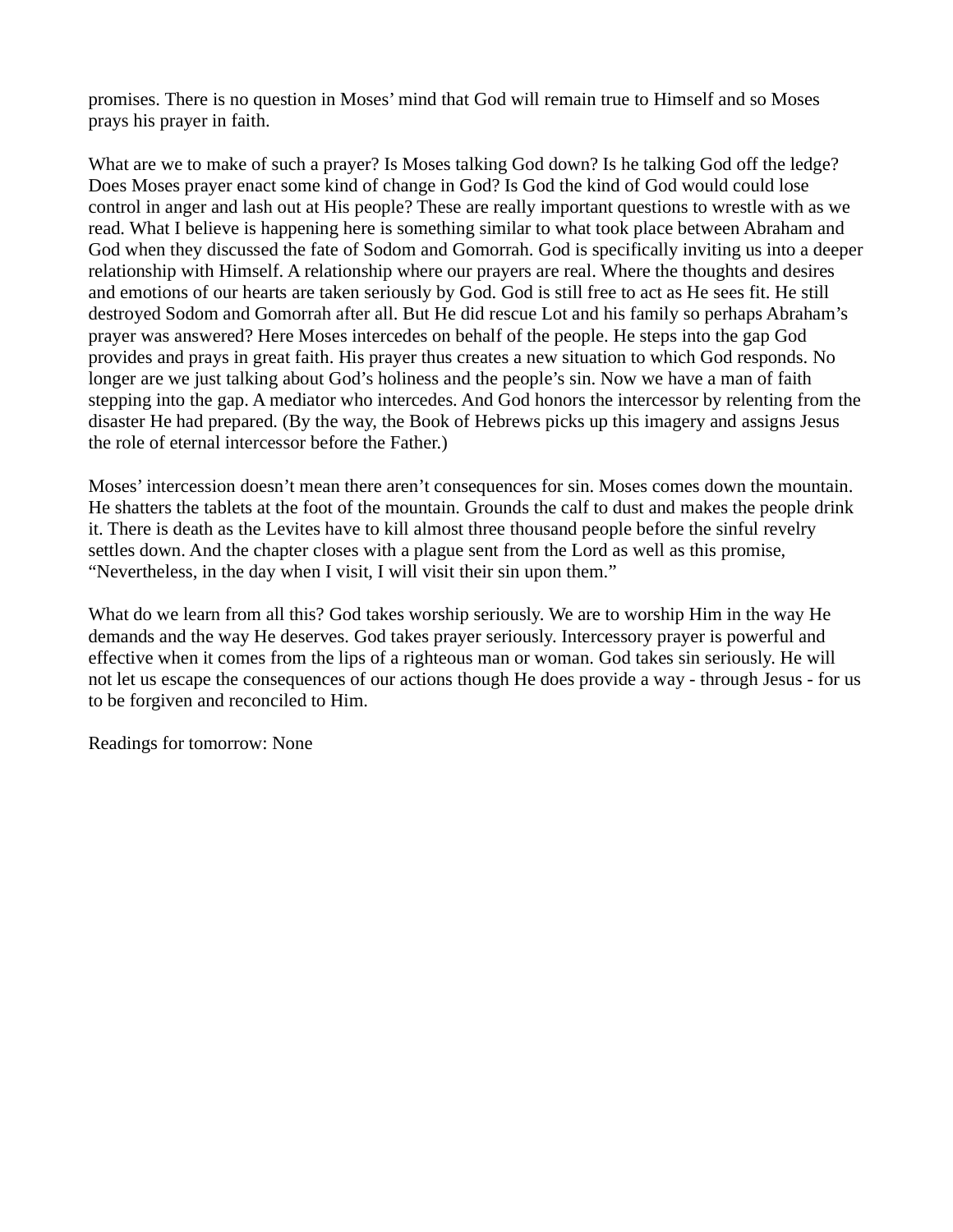#### <span id="page-10-0"></span>February 8, 2021 KNOWING GOD Readings for today: [Exodus 34-38, Matthew 23:1-22](https://www.biblegateway.com/passage/?search=Exodus+34-38%2C+Matthew+23%3A1-22&version=ESV)

Today's reading is one of the most significant in all of Scripture. Moses appearing before God yet again on the top of Mt. Sinai. Moses receiving a second copy of the Ten Commandments as God turns aside his wrath and renews His covenant. Moses getting a chance to see the Lord as He descends in a cloud. "The Lord, the Lord, a God merciful and gracious, slow to anger, and abounding in steadfast love and faithfulness, keeping steadfast love for thousands, forgiving iniquity and transgression and sin, but who will by no means clear the guilty, visiting the iniquity of the fathers on the children and the children's children, to the third and the fourth generation." (Exodus 34:6-7) Can you imagine actually hearing the sound of God's voice? Actually seeing the rocks tremble and cry out at the coming of His presence? It's incredible.

Even more incredible is God's desire to be known. You see, God isn't interested in simply giving us a set of laws to follow. He wants us to call on Him by name. He wants us to become familiar with His presence. He wants us to trust His character. He is not just any god. He's not like the gods of the Canaanites, so capricious and arbitrary. No, our God is merciful and gracious. He is slow to anger. He abounds in steadfast love and faithfulness. He keeps faithfulness to the thousandth generation, forgiving all iniquity and sin, while at the same time exercising His righteous judgment on the guilty. He is a God of justice as well as grace. A God of holiness as well as love. And He shares all this with us so we can have a relationship with Him.

What is Moses' response to the divine revelation? "And Moses quickly bowed his head toward the earth and worshiped." (Exodus 34:8) He falls on his face before the Lord. He averts his eyes. He trembles in astonishment and awe at what he's just seen and heard. The God of the universe leaving His throne room in heaven to be with His people. The Creator desiring a relationship with His creation. The Maker of all things descending to meet with us, speak with us, and show us His glory. There simply are no words. Just worship.

Fast forward hundreds of years. The same God who revealed Himself to Moses on Sinai. The same God who would meet with Israel in the Holy of Holies in the Tabernacle. The same God who led them with a pillar of cloud by day and a pillar of fire by night. This same God is born in a peasant home in a backwater town in an obscure province of the Roman Empire. Laid in a manger. Worshiped by foreigners and shepherds and the poor of the village. He attracts the riffraff and the outcast. He eats with tax collectors and sinners. He keeps company with all kinds of strange people, even embracing Samaritans and Gentiles. Jesus is merciful and gracious. Slow to anger. Abounding in steadfast love and faithfulness. He keeps faithfulness to the thousandth generation even though His own creation turns on Him and kills Him. He forgives all iniquity and sin. He takes on the righteous judgment of the Father, perfectly fulfilling the justice of God. And He does all this so we can have a relationship with Him. There simply are no words.

So what is our response? Do we worship? Do we fall on our faces before the Cross? Do we avert our eyes? Tremble in astonishment and awe at everything we've just seen and heard? Friends, Jesus came to give us life. Eternal life. And what is eternal life? The Apostle John tells us in John 17:3, "This is eternal life, that they know You, the only true God, and Jesus Christ whom you have sent." Do you know Jesus? Do you have a deep, intimate relationship with God? Or do you just know about Him? Heard the rumors? The gossip? Do you keep Him at arm's length? Follow Him from a distance? God longs to draw you close. God longs to embrace you as His son or daughter. God longs for you to know His great love. Open your arms. Open your hearts. Receive Christ.

Readings for tomorrow: Exodus 39-40, Leviticus 1, Matthew 23:23-39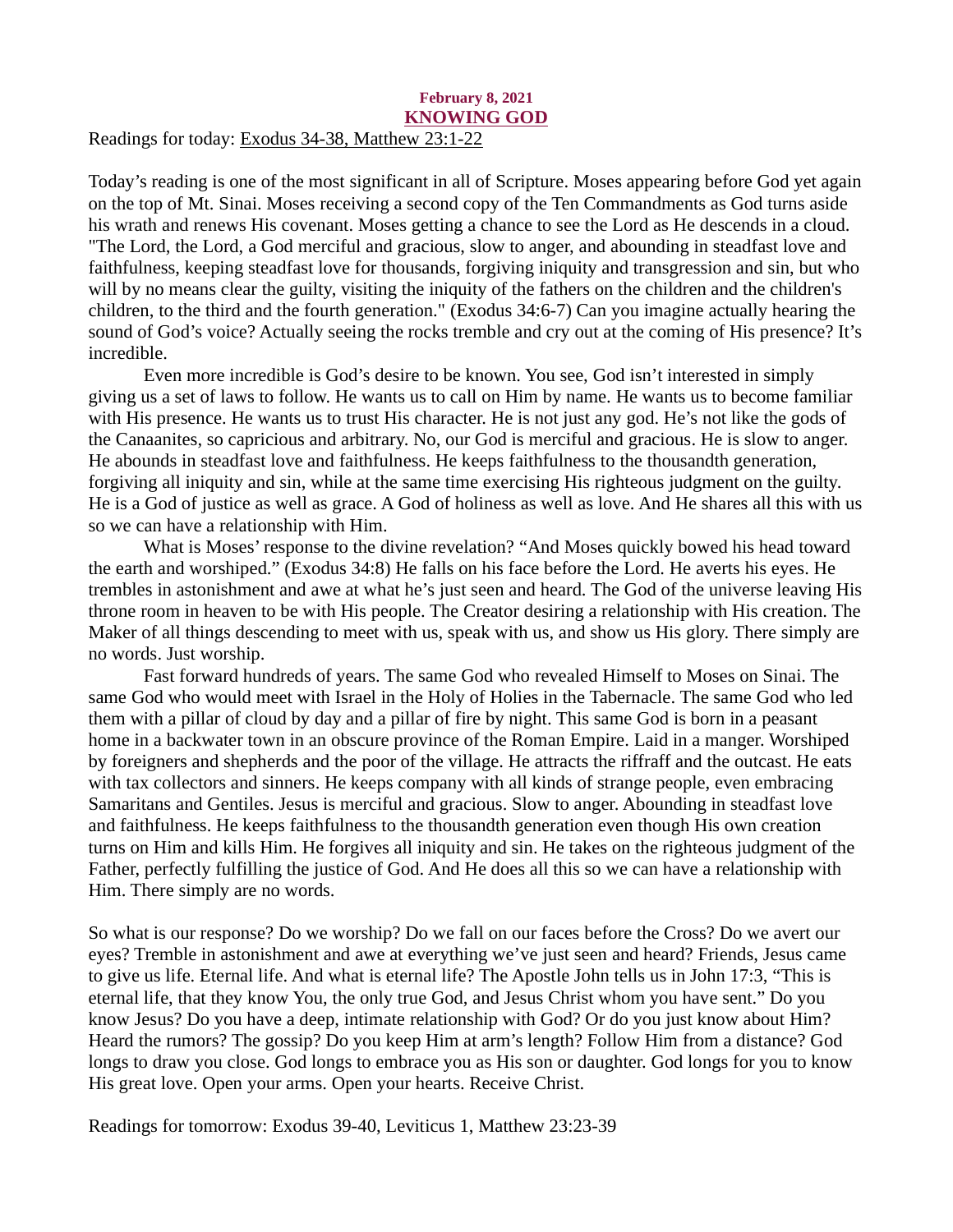#### February 9, 2021 THE PRESENCE OF GOD

## <span id="page-11-0"></span>Readings for today[: Exodus 39-40, Leviticus 1, Matthew 23:23-39](https://www.biblegateway.com/passage/?search=Exodus+39-40%2C+Leviticus+1%2C+Matthew+23%3A23-39&version=ESV)

Leviticus. The bane of all Bible reading plans. It describes a world far removed from our own. A world of ritual purity maintained by a never-ending parade of sacrifices. It's a world of blood and fire and incense and strange worship. It's a world of intentionality where everything takes on a sacred tone. Food. Dress. Health. Wealth. All of it carefully regulated in order to preserve one's right relationship before the Lord. It's a world we frankly do not understand which is why so many of us skim through this book at best. But for those who have the courage and openness to truly enter this world on its terms, there is much to glean about the relationship between God and His chosen people.

First and foremost, I would argue Leviticus - in some sense - really begins at the end of chapter forty of Exodus with the coming of the presence of God into the Tabernacle. "Then the cloud covered the tent of meeting, and the glory of the Lord filled the tabernacle. And Moses was not able to enter the tent of meeting because the cloud settled on it, and the glory of the Lord filled the tabernacle. Throughout all their journeys, whenever the cloud was taken up from over the tabernacle, the people of Israel would set out. But if the cloud was not taken up, then they did not set out till the day that it was taken up. For the cloud of the Lord was on the tabernacle by day, and fire was in it by night, in the sight of all the house of Israel throughout all their journeys." (Exodus 40:34-38) The people of Israel have dedicated so much time and energy and resources to the construction of this sacred space. They have followed every command to the letter. They have prepared a house for God to dwell in. A tent to carry with them where God Himself will meet with them. And God is pleased. He comes to dwell in the tent of meeting. During the day, He appears as a cloud. A hovering mist for all to see. During the night, He is the fire that burns from within its folds, giving light to the entire camp. Can you imagine it? God being so fully present you can actually see Him? Speak with Him? Consult Him for wisdom? It's truly incredible and unique in the ancient world.

Second, God's presence among His people does create a problem. God is pure and holy. Sin cannot survive in His presence. God's people are impure and unholy. They are sinful and broken. A way must be made for them to approach God without fear of being consumed. So God institutes the sacrificial system. "The Lord called Moses and spoke to him from the tent of meeting, saying, "Speak to the people of Israel and say to them, When any one of you brings an offering to the Lord, you shall bring your offering of livestock from the herd or from the flock. "If his offering is a burnt offering from the herd, he shall offer a male without blemish. He shall bring it to the entrance of the tent of meeting, that he may be accepted before the Lord. He shall lay his hand on the head of the burnt offering, and it shall be accepted for him to make atonement for him." (Leviticus 1:1-4) Israelites, young and old, can bring an offering to the Lord. They bring an animal without blemish to be sacrificed. They lay their hand on the animal's head and all their impurities pass onto the sacrifice. Theologically, this process is called "imputation." God "imputing" their sin to the animal and thus covering or "atoning" for their sin. In fact, the Hebrew word for "atonement" literally means "to cover" and once one's sins are "covered", one is able to approach the Lord without fear.

Christians, of course, see Jesus in this text. He is the great sacrifice who takes away the sins of the world. He is the one who made atonement for all humankind. His blood is sufficient to "cover" all our sin. On the cross, God imputed our sin to Christ which is why we can now approach the throne of grace with confidence. But that's not the end of the miracle. In a beautiful exchange known theologically as "double imputation", Christ's righteousness is now imputed to us. Listen to how the Apostle Paul -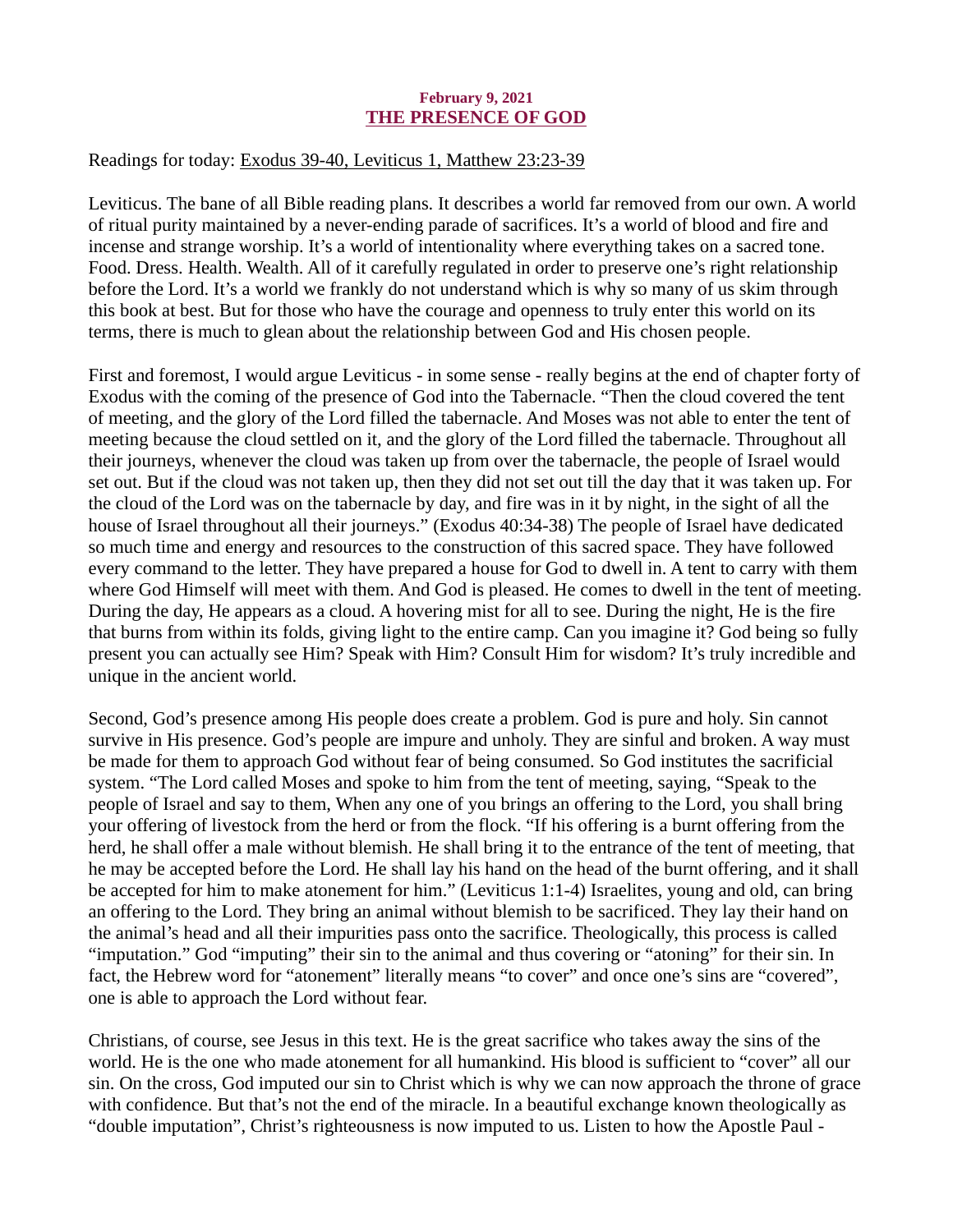himself an expert in Levitical law - puts it in 2 Corinthians 5:21, "For our sake God made Him to be sin who knew no sin, so that in Him we might become the righteousness of God." Jesus is the perfect Lamb of God. Spotless and without blemish. He is the greater sacrifice of God. Able to not only "cover" our sin but also to make us righteous in God's sight. Because of Him, we are able to draw near to God without fear and instead be embraced in His love.

Readings for tomorrow: Leviticus 2-3, Matthew 24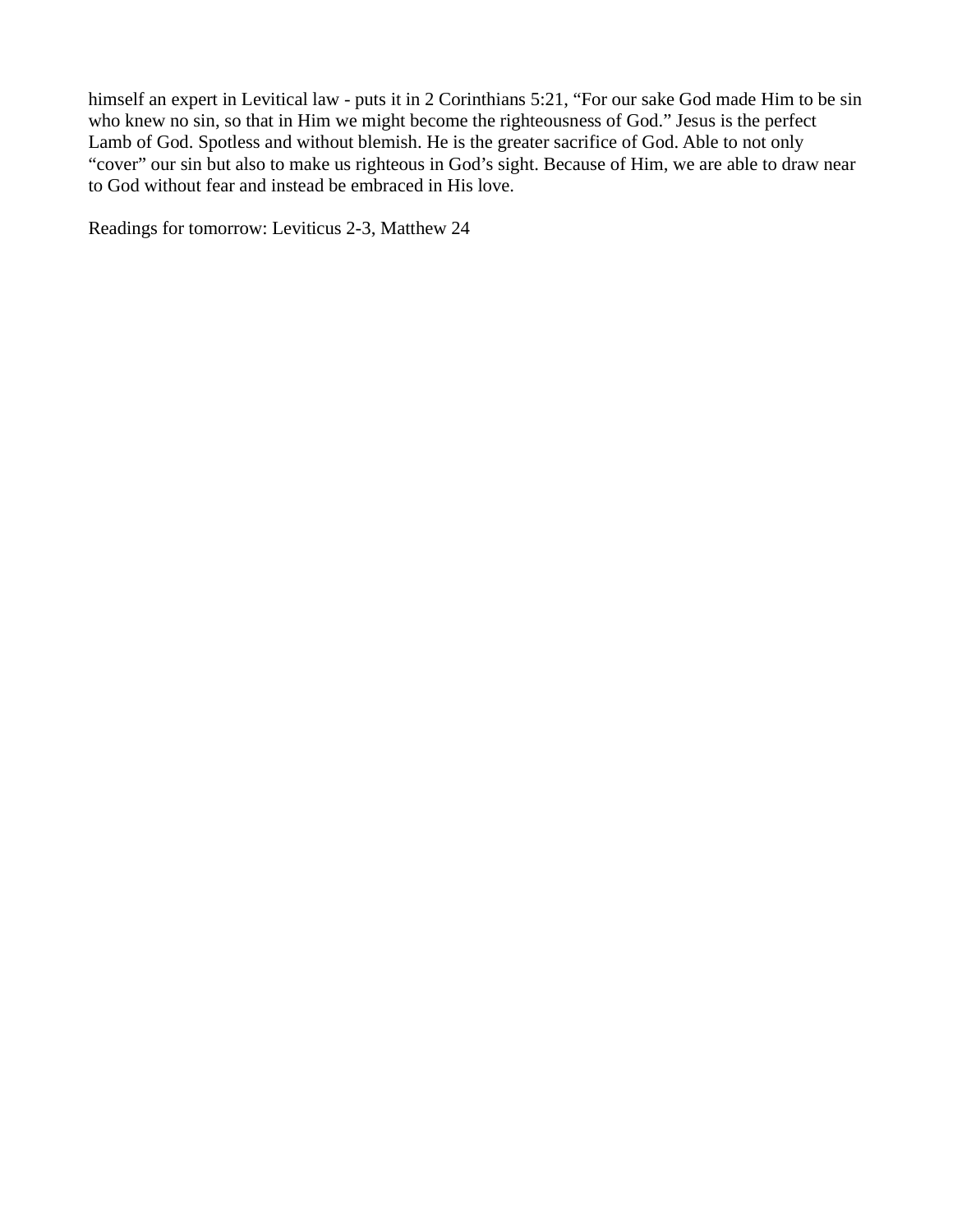#### February 11, 2021 Living Intentionally

<span id="page-13-0"></span>Readings for today: [Leviticus 4-6, Matthew 25:1-30](https://www.biblegateway.com/passage/?search=Leviticus+4-6%2C+Matthew+25%3A1-30&version=ESV)

If I were ever to preach a sermon series (watch out PEPC!) on Leviticus, it would be titled "Living Intentionally." I mean, if nothing else, you have to admire the integrity of the sacrificial system. It makes a certain kind of sense. God is perfectly holy. God is perfectly just. God is perfectly righteous. And this perfect God desires to dwell with His people. There's only one problem. Sin. Human beings are not holy. Not just. Not righteous therefore they cannot enter into the presence of God. Something therefore must be done to purify them before the Lord. They need a substitute. Someone or something to take their place. Pay the price God's justice demands. Make satisfaction for their sin. So God institutes a system whereby sins are paid for in blood. The blood of specific animals for specific sins. The result is a purified people who can now live in relationship with a perfectly pure God.

Sadly, when we read this book, all we see are rules and regulations. Achaic laws governing strange behavior. We find them ridiculous. Dated. Certainly not binding or even relevant in a post-resurrection context where Christ has set us free from the demands of the Law. Of course, honesty demands that we acknowledge our innate hatred of any restrictions. We do not like to be told what to do or how to do it. We are Americans. Born to be free. Born with incredible privilege and opportunity. The very idea that someone - even God Himself - could demand anything from us is laughable. "I couldn't believe in a God who..." As if God needs our belief? As if God should have to work to recruit us for His team? As if God has to prove Himself to us? It's absurd.

Furthermore, all one has to do is take a look at the state of the world around us and we can easily see what a mess we've made of things. We are not good people. We are not smart people. We are not intentional people. We are driven by desire. Our passions get the best of us. Our emotions often override any kind of rational thought. I love how Yuval Harari - himself an atheist Jew - put it in His bestselling book, Sapiens: A Brief History of Humankind , "Despite the astonishing things that humans are capable of doing, we remain unsure of our goals and we seem to be as discontented as ever. We have advanced from canoes to galleys to steamships to space shuttles – but nobody knows where we're going. We are more powerful than ever before, but have very little idea what to do with all that power. Worse still, humans seem to be more irresponsible than ever. Self-made gods with only the laws of physics to keep us company, we are accountable to no one. We are consequently wreaking havoc on our fellow animals and on the surrounding ecosystem, seeking little more than our own comfort and amusement, yet never finding satisfaction. Is there anything more dangerous than dissatisfied and irresponsible gods who don't know what they want?" Scary, isn't it? And right on point.

So what do we do? How shall we live? Is there another way? The Psalmist paints the big picture that Leviticus works out in detail. "Transgression speaks to the wicked deep in his heart; there is no fear of God before his eyes. For he flatters himself in his own eyes that his iniquity cannot be found out and hated...Your steadfast love, O Lord, extends to the heavens, your faithfulness to the clouds. Your righteousness is like the mountains of God; your judgments are like the great deep; man and beast you save, O Lord. How precious is your steadfast love, O God! The children of mankind take refuge in the shadow of your wings." (Psalms 36:1-2, 5-7) We have a choice. We can depend on ourselves or we can depend on God. We can trust ourselves or we can trust God. We can keep going down the paths we've created for ourselves or we can walk in the paths of the Lord. Does that mean we have to keep Levitical Law? Not necessarily. But it does mean we have to take God far more seriously and obey God far more faithfully than we currently do. In short, we have to live with godly intentionality.

Readings for tomorrow: Leviticus 7-9, Matthew 25:31-49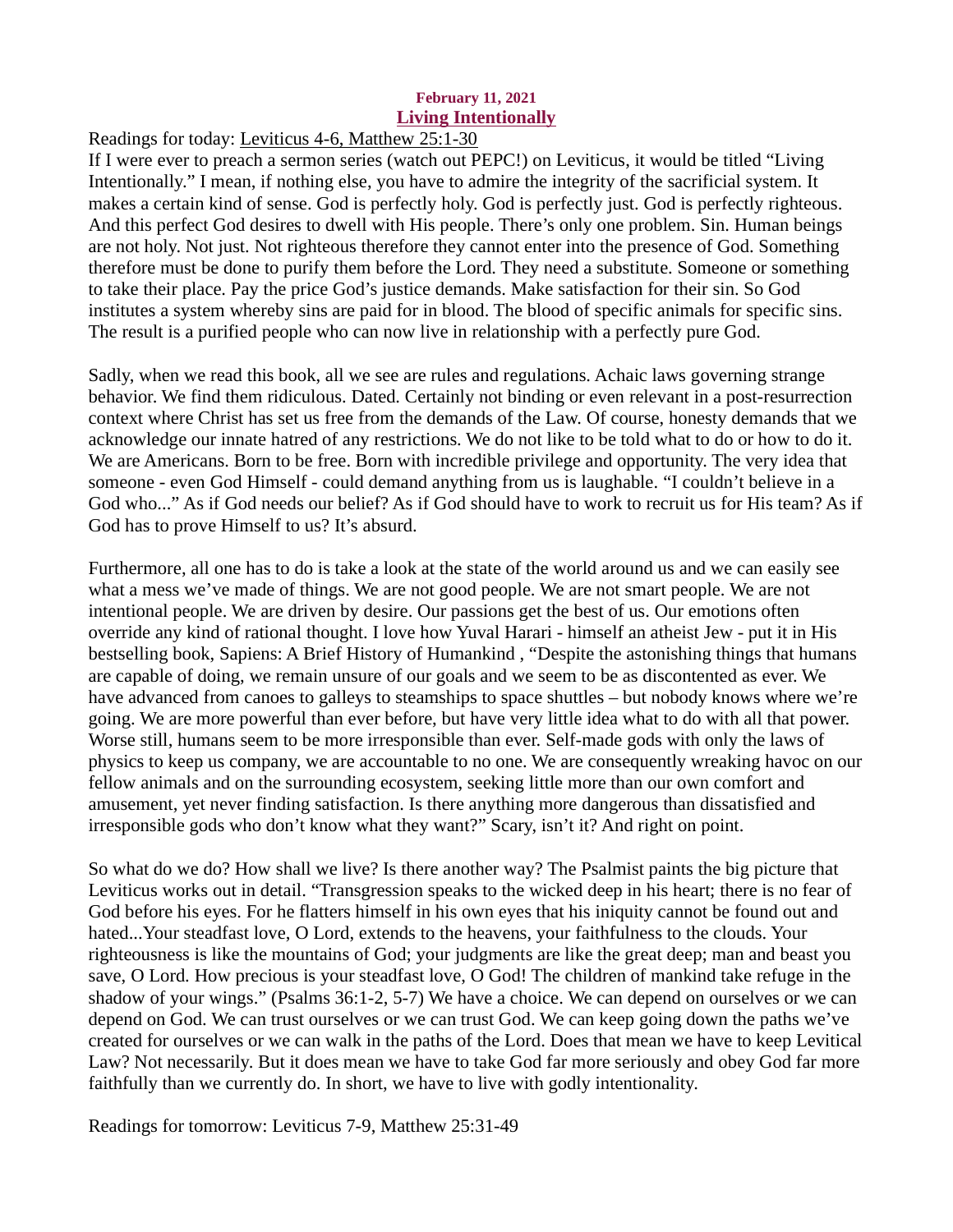# February 12, 2021 **SACRIFICE**

# <span id="page-14-0"></span>Readings for today: [Leviticus 7-9, Matthew 25:31-49](https://www.biblegateway.com/passage/?search=Leviticus+7-9%2C+Matthew+25%3A31-49&version=ESV)

One of the biggest challenges in reading the Bible is keeping in mind the larger story. It is so easy to get down in the weeds whether we're talking about the laws of Leviticus or the statistics/genealogies in Numbers or the tragic stories in Judges. It's easy to lose sight of the big picture and how each of the books of the Bible ties together to illustrate a seamless whole.

The basic story the Bible tells happens in four acts. Act 1: Creation. God creating the heavens and the earth and all that is in them. Everything is good. Everything is right. Everything is beautiful. Humanity reigns and rules with God over all He has made. Act 2: Fall. Humanity rebels and decides to go it's own way. Sin enters the world. Creation falls into ruin. Death. Disease. Pain. Suffering. All become commonplace. Act 3: Redemption. God doesn't abandon His creation. Out of love He reaches out in rescue. Deliverance. Salvation. The culmination of His plan is Christ who defeats Sin and Death once and for all on the cross. Act 4: Glorification. The reunion of the heavens and the earth. The joining back together of the two spheres of life that were separated by the Fall. Jesus' resurrection is the firstfruits of this reality and His promise is that He will return one day to make all things new.

It's important to note that Acts 2 and 3 are running simultaneously throughout the Scriptures. From Genesis to Revelation, we see humanity rebel over and over against her God. We also see God's grace on display as He relentlessly pursues those He loves. The sacrificial system instituted by Moses in Leviticus is one movement, if you will, within Act 3. It is not the final movement. Rather, it points beyond itself to the climax to come when Jesus will become the Perfect, Spotless Lamb. This entire system with it's different offerings and different requirements and specific instructions is given as a means to prepare God's people for Christ. To get them ready so they will recognize Him when He appears. It's a system designed to prepare the heart and soul for the culmination of God's redemptive purposes.

By reading and reflecting on Leviticus, we are reminded over and over again of the extreme penalty our sin deserves. Death seems to reign throughout this book. You almost can't turn around without stumbling over the carcasses of bulls, rams, sheep, goats, and turtledoves. The sacrificial fires would have been kept burning day and night as the people of Israel - now numbering in the hundreds of thousands - came to make their offerings. The priests must have been exhausted from all the hard work of gutting and dressing and cleaning each animal. The smell would have permeated the camp. Again, all to remind God's people of the monumental effort it took to keep them holy before God.

This should only deepen our appreciation for Christ. Fully God. Fully Man. As God, He is fully able to satisfy the justice of God for all sin for all time. As Man, He is able to truly represent us. Take our place. Become our substitute. In Christ, Act 3 comes to its glorious close! The Father making Him who knew no sin (Christ) to become sin on our behalf that we might become the righteousness of God! (2 Cor. 5:21) Because of what He has done, no more sacrifices are required. No more blood needs to be shed. We ARE holy just as He is holy! This is the glory of the gospel which the Levitical sacrifices foreshadow.

Readings for tomorrow: Leviticus 10-12, Matthew 26:1-19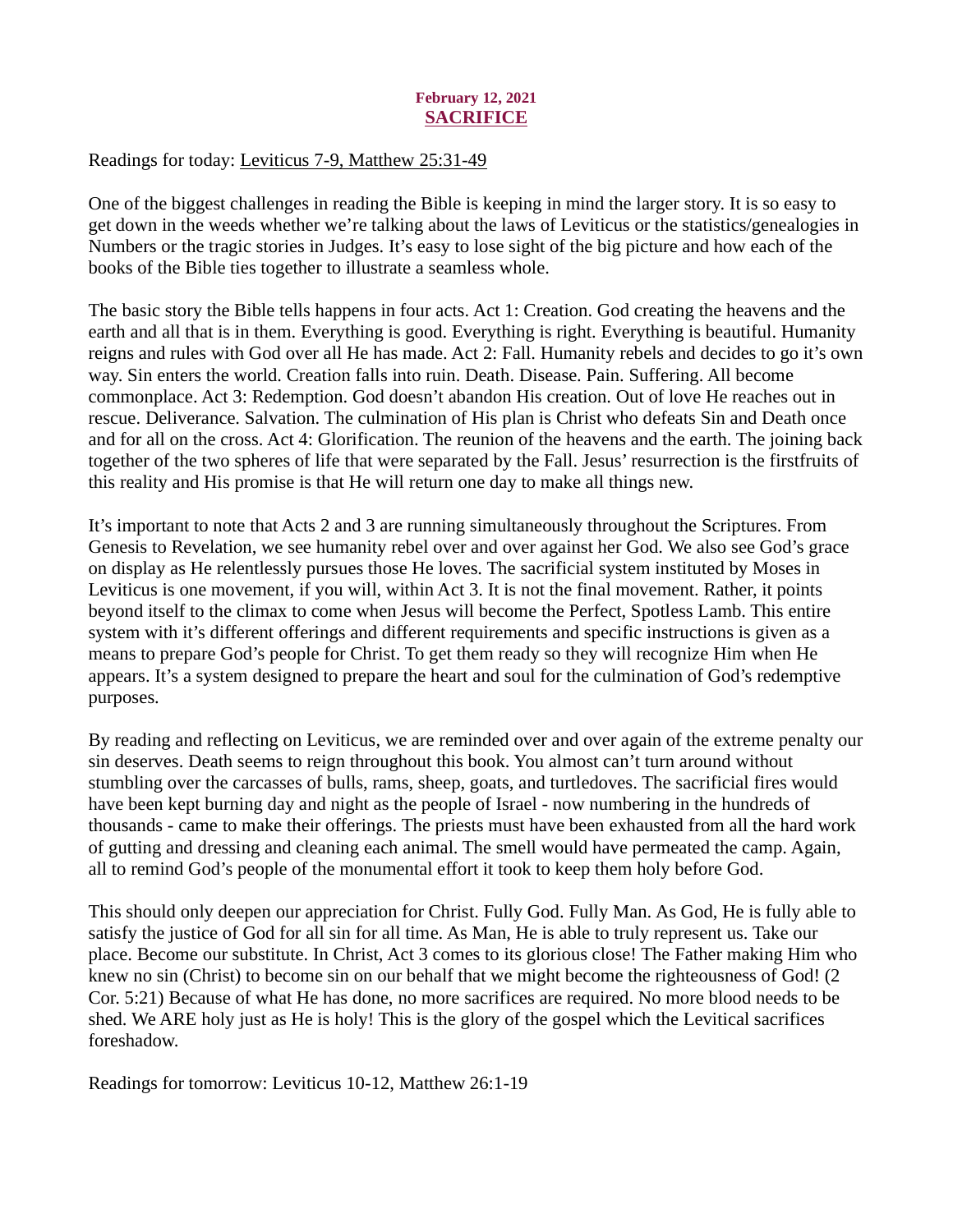### February 13, 2021 DANGEROUS WORSHIP

## <span id="page-15-0"></span>Readings for today[: Leviticus 10-12, Matthew 26:1-19](https://www.biblegateway.com/passage/?search=Leviticus+10-12%2C+Matthew+26%3A1-19&version=ESV)

We treat worship far too casually. We don't really understand the heart of it all. We don't really grasp the significance of coming into the presence of the Living God. We come and go as we please. We show up if we have nothing better to do. We complain if we don't like the music. We evaluate it based on whether we get anything out of the sermon. In short, we make the experience all about us. All about our feelings. All about our desires. All about our preferences. Then we come face to face with a story like today and we are confronted with how dangerous such attitudes can be.

Worship for the Israelites was a dangerous proposition. Not because God is capricious or reckless or mentally unstable. But because God is holy. Pure. Dwelling eternally in unapproachable light and glory. His presence is a consuming, purifying fire. It separates gold from dross, wheat from chaff, clean from unclean by its very nature. It's a double-edged sword. Piercing to the deepest recesses of our souls and joints and marrow. Cutting away all that is rotten and septic within us. Every time we invoke His name. Every time we enter His presence. Every time we come before Him in worship, we are literally entering the Most Holy Place. And this is why we must challenge ourselves to become more aware of our surroundings. More aware of gulf that exists between an unholy people and a Holy God. More aware of the nature of the One we approach and to make sure we've made the necessary preparations in our own hearts before we come to worship.

The Israelites knew all this, of course. And yet even they could become far too casual about worship. "Now Nadab and Abihu, the sons of Aaron, each took his censer and put fire in it and laid incense on it and offered unauthorized fire before the Lord, which he had not commanded them. And fire came out from before the Lord and consumed them, and they died before the Lord. Then Moses said to Aaron, "This is what the Lord has said: 'Among those who are near me I will be sanctified, and before all the people I will be glorified.'" And Aaron held his peace." (Lev. 10:1-3) I cannot imagine watching my children die in worship. I cannot imagine watching them burn to death before the Lord. I cannot imagine the fear and anger and frustration I would feel. But then again, I have not seen God face to face. I've not had to endure His fiery presence. I've not felt the fear the Israelites experienced when they approached God in His sanctuary. Christ, thankfully, saves me from His righteous wrath. Christ, thankfully, turns aside the Father's burning anger and takes it on Himself. Christ, thankfully, satisfies all the demands of God's justice and because of His shed blood, I am made pure. I am made clean. I am made holy. Aaron and his sons had none of these benefits. They had to tread very carefully in the presence of God. They had to perform their duties with devotion and carefully do all God commanded.

We do not understand the nature of sin. We tend to think of sin in rational terms. Errors in judgment. Honest mistakes. Poor choices. Leviticus uses completely different categories. Sin is impure. Unclean. Unholy. It is rotten. Decaying. Festering. Decomposing. Corruption. In order to really grasp the nature of sin, we have to leave the rational behind and think in Biblical terms. The other day, my children took on of our dogs on a walk. Along the way, he found the corpse of a rabbit that had been dead a while. He naturally grabbed it and my kids were disgusted. How many of us have been hiking in the mountains and have come upon the worm-filled, decomposing corpse of some animal and been similarly repulsed? I think of the clean up work we did in the wake of Hurricane Katrina and the smell of rot and decay we had to put up with as we gutted homes and cleaned out refrigerators. It was nasty work that made us routinely gag. That's the stench of sin and it's why sacrifices had to be burned continually before the Lord.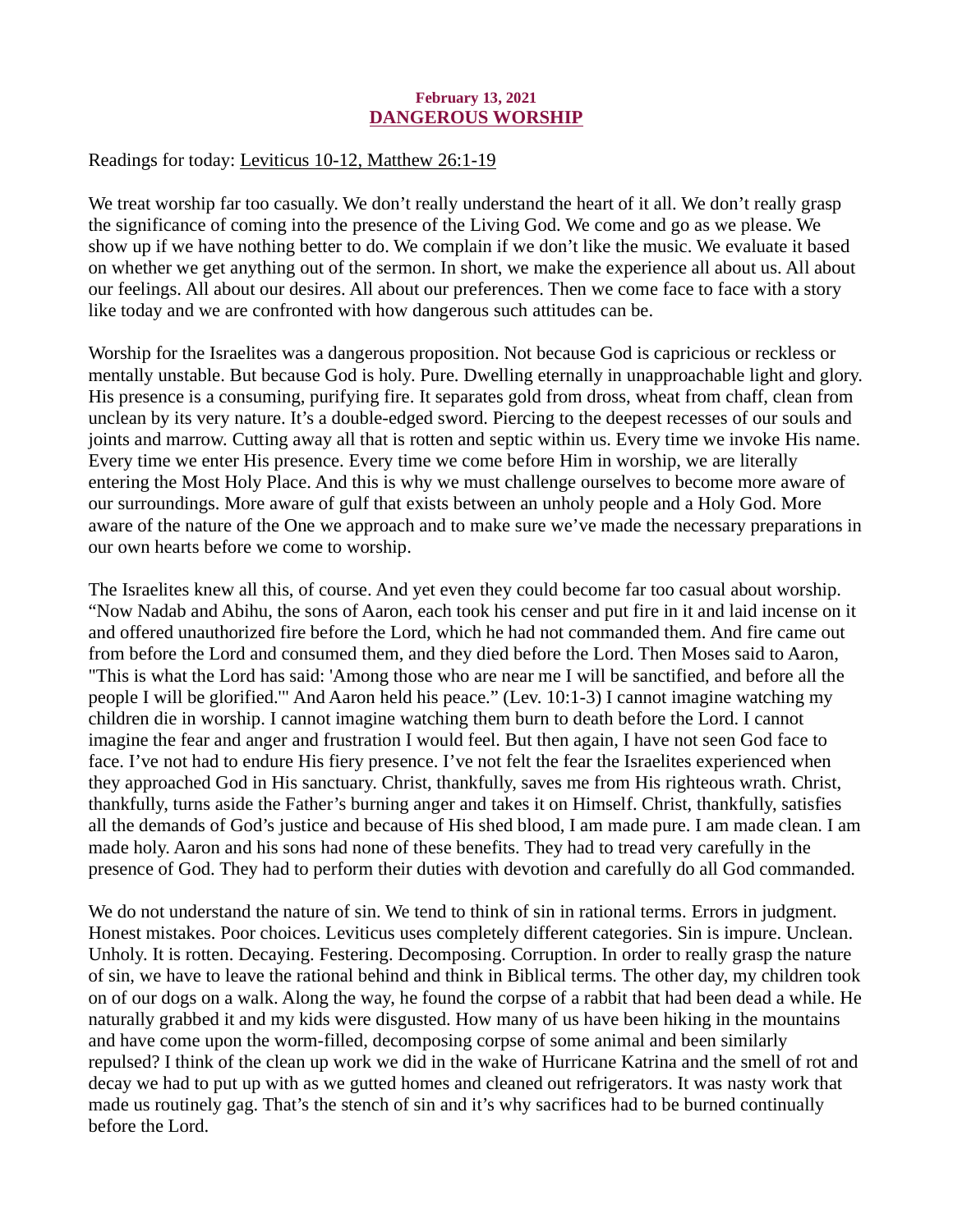How seriously do you take your sin? How seriously do you take your thoughts, attitudes, and actions before the Lord? How seriously do you take your worship? Do you take Christ's sacrifice for granted? Are you, as the Book of Hebrews warns, "sinning deliberately after receiving the knowledge of the truth?" If so, hear very clearly these sobering words, "there no longer remains a sacrifice for sins, but a fearful expectation of judgment, and a fury of fire that will consume..." (Heb. 10:26-27) We will never be perfect, of course. But to continue to sin deliberately. To continue to pursue a lifestyle that offends God. To continue to refuse to give God the glory and honor He deserves is to wallow in filth. It's to "trample underfoot the Son of God and profane the blood of the covenant by which He was sanctified and outrage the Spirit of grace." (Heb. 10:29) And this, my friends, is a dangerous thing. Just ask Nadab and Abihu.

Readings for tomorrow: None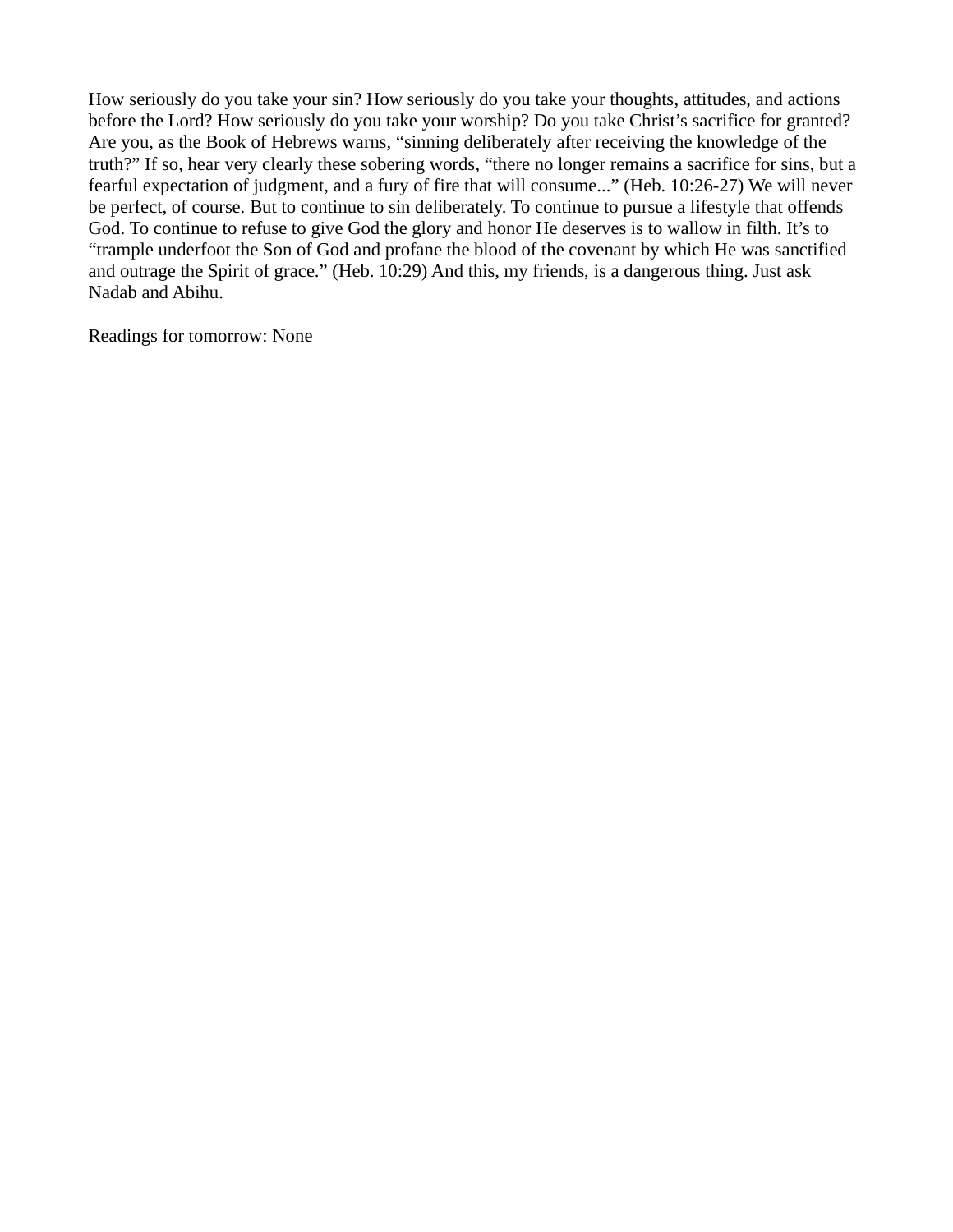# February 15, 2021 LESSONS ON COVID FROM LEVITICUS

<span id="page-17-0"></span>Readings for today[: Leviticus 13-15, Matthew 26:20-56](https://www.biblegateway.com/passage/?search=Leviticus+13-15%2C+Matthew+26%3A20-56&version=ESV)

First of all, it needs to be said that Leviticus 13:40 brings great comfort. ""If a man's hair falls out from his head, he is bald; he is clean." :-)

On a more serious note, this is where Leviticus starts to get really challenging. Holy. Unholy. Clean. Unclean. Common. Polluted. Lots of words that we don't think much about in our own context and culture. This begs for some explanation. Scholar Gordon Wenham does a great job describing the distinctions in his commentary.

"Everything that is not holy is common. Common things divide into two groups, the clean and the unclean. Clean things become holy, when they are sanctified. But unclean objects cannot be sanctified. Clean things can be made unclean, if they are polluted. Finally, holy items may be defiled and become common, even polluted, and therefore unclean… . cleanness is a state intermediate between holiness and uncleanness. Cleanness is the normal condition of most things and persons. Sanctification can elevate the clean into the holy, while pollution degrades the clean into the unclean. The unclean and the holy are two states which must never come in contact with each other." (pp. 19-20)

Why does all this matter? Because God's stated goal for His people is for them to be holy as He is holy. "For I am the Lord your God. Consecrate yourselves therefore, and be holy, for I am holy. You shall not defile yourselves with any swarming thing that crawls on the ground. For I am the Lord who brought you up out of the land of Egypt to be your God. You shall therefore be holy, for I am holy."(Lev. 11:44- 45) Yes, in Christ the ceremonial laws of Leviticus have been fulfilled. We no longer need to worry about clean and unclean animals. (See Peter's vision in Acts 10 as an example.) We no longer need to fear being made unclean by touching lepers or coming into contact with the dead. Through His shed blood, Christ has not only washed us clean (in the Levitical sense) but also sanctified us permanently! This is incredible to think about as we read about the rituals the Israelites had to perform!

In addition, it is fascinating to read these passages in the middle of a global pandemic. Leprosy was considered a highly contagious disease in ancient Israel. One they took very seriously not only for the reasons stated above. Those with leprosy were removed from community. They were isolated. Quarantined. Often grouped together in colonies where they struggled to survive. They were not allowed to mix with healthy people. They were barred from corporate worship. The local priests - who also served as frontline healthcare workers in their communities - monitored their care closely with the goal of restoring them to fellowship as soon as possible.

It's so tempting to read the Bible through western eyes. We read these chapters and immediately our hearts go out to those individuals who've contracted leprosy. We react to their pain on a visceral level as they are cast out of their homes and separated from their families. We fundamentally believe such measures are unjust and unrighteous. But there is another angle here as well. Reading these chapters through Middle Eastern eyes brings us to a much different conclusion. While we acknowledge the pain and suffering of the individual, we privilege the need to protect the community. When an individual becomes unclean either through personal sin or contracting a disease, they must be isolated lest the contagion spread and the community suffer. Practically speaking, these chapters from Leviticus show us what it means to put the needs of others before our own. To put the needs of the wider community above our own. To sacrifice for the greater good of those around us.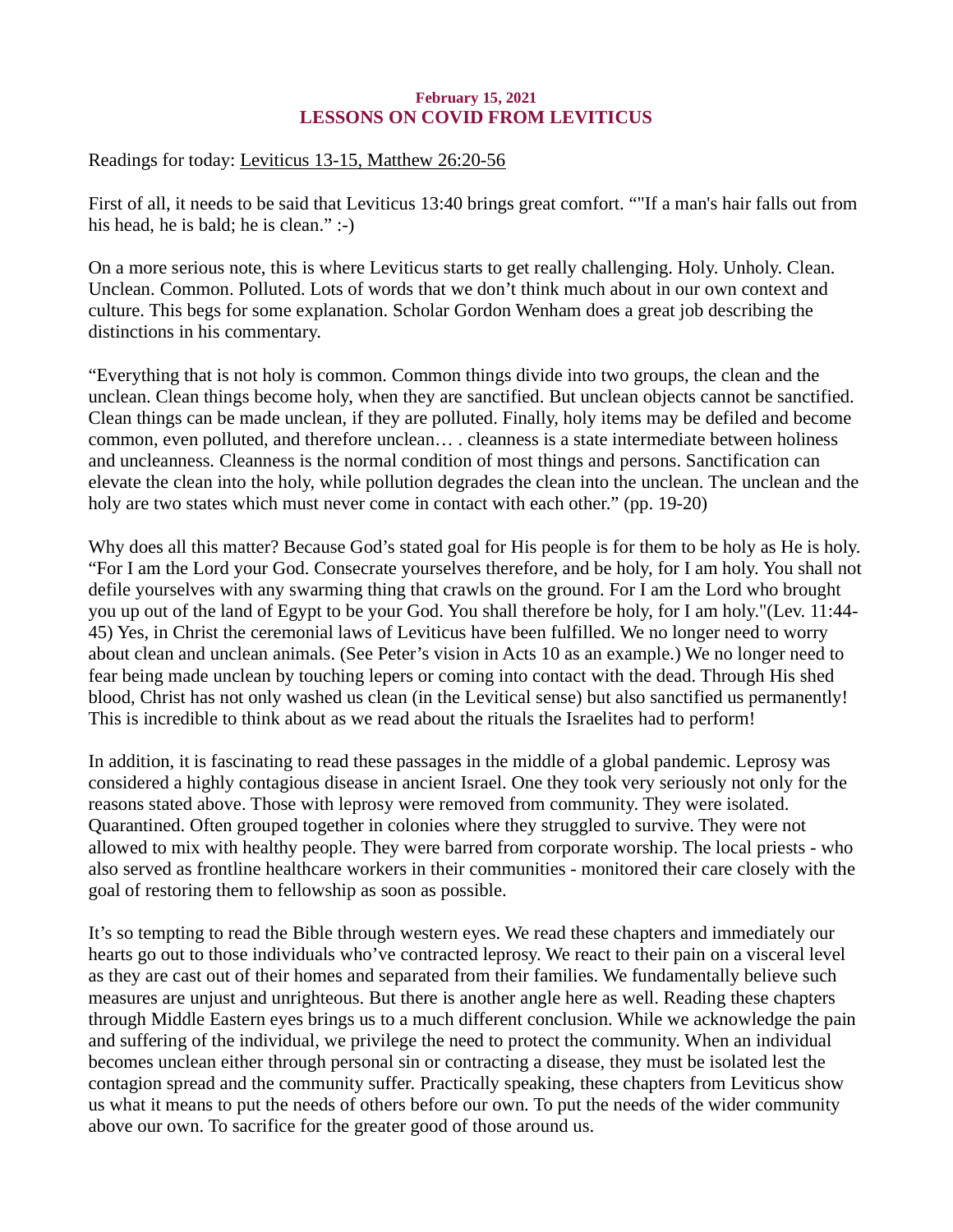These are good words to prayerfully consider in the midst of the ongoing public health crisis. What has been your response to COVID over the last year? Have you been more focused on the health and safety of those around you in your community or have you been more concerned about your own personal freedom? How have the needs of others factored into your decision-making? It's not a simple process and there are no easy answers. COVID-19 has impacted every sector of society and the public health issues are multivalent. Economics. Education. Marriage and family. Mental and spiritual health. The suffering is immense. The challenges are enormous. Continue to pray for our political leaders to seek the wisdom of God so our communities can be restored as soon as possible. And, as you pray, consider how your own response to this crisis might lead to the restoration of community as well.

Readings for tomorrow: Leviticus 16, Matthew 26:57-75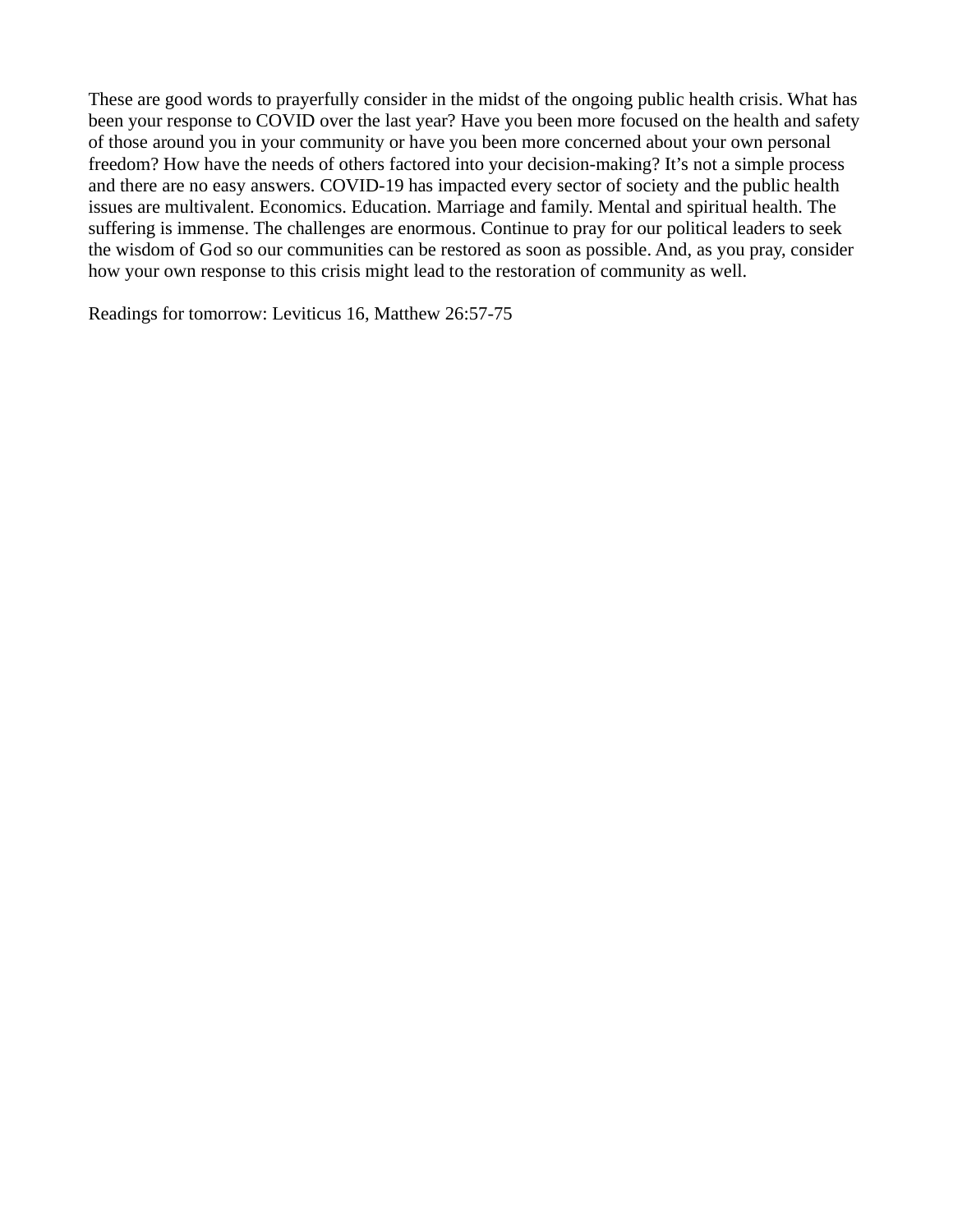## February 16, 2021 THE HUMANITY OF JESUS

<span id="page-19-0"></span>Readings for today[: Leviticus 16, Matthew 26:57-75](https://www.biblegateway.com/passage/?search=Leviticus+16%2C+Matthew+26%3A57-75&version=ESV)

Matthew 26 is a powerful chapter that speaks to the humanity of Jesus. Eating at a table with his disciples. Enjoying one last meal with his closest friends before his arrest and execution. Then there is his time in the Garden of Gethsemane. He is sorrowful and troubled. His fears and anxieties rise. His soul in great distress. In agony, He weeps. He sweats great drops of blood. Some theologians speculate that what Jesus was experiencing in that moment was the withdrawal of the Holy Spirit. The withdrawal of the Father's abiding presence as He begins to take on His shoulders the full weight of human sin. The dark reality of what He is about to suffer hits Him with full force. He begs the Father to take the cup away. But the Father is committed to this course of action. The Cross awaits the Messiah.

The disciples flee. All their hopes are dashed as Jesus commands them to put away their swords. Their secret dreams of an uprising that would overthrow the Romans and re-establish the Kingdom of God on earth come to an end when Jesus heals the wounded soldier. One can imagine their bitter disappointment when Jesus DOESN'T call on legions of angels to fight at His side. So they abandon Him. They finally see where all this headed and it doesn't look good.

But Peter isn't quite ready to give up. He follows at a distance. Maybe waiting for an 11th hour miracle that would justify the last three years of his life. Has it all been a waste? Have all the sacrifices he's made been for naught? Leaving his business? His home? His family? So he sits in the courtyard of the high priest hoping to hear news of the verdict. A servant girls sees him. He denies knowing Jesus and gruffly moves away to the entrance. She follows. Again, he denies knowing Jesus. A crowd has now gathered. Finally, he lets out a curse and swears he has never been with the man. In that moment, Jesus turns and looks at him. Peter sees His Lord on His knees being brutally beaten by the Romans. The religious elite jeering and cursing and spitting on Him. Peter is utterly broken. This is really happening. All hope is truly lost.

I've often wondered what Jesus must have felt in that moment as well. His most faithful disciple. The one He loved perhaps more than any of the others. The man He had poured so much of His life into over the last three years abandoning Him. Betraying Him. Denying Him. Though expected, it must have cut Him deeply. Jesus is now all alone. His followers are all gone. The Spirit has withdrawn His presence. The angels are no longer at His side. He must face His suffering alone. He has been forsaken. And this is just the beginning. It is the Father's will that He drink this cup to its dregs in order to save us from our sins.

"Therefore he had to be made like his brothers in every respect, so that he might become a merciful and faithful high priest in the service of God, to make propitiation for the sins of the people. For because he himself has suffered when tempted, he is able to help those who are being tempted...Consequently, he is able to save to the uttermost those who draw near to God through him, since he always lives to make intercession for them." (Hebrews 2:17-18, 7:25)

Readings for tomorrow: Leviticus 17, Matthew 27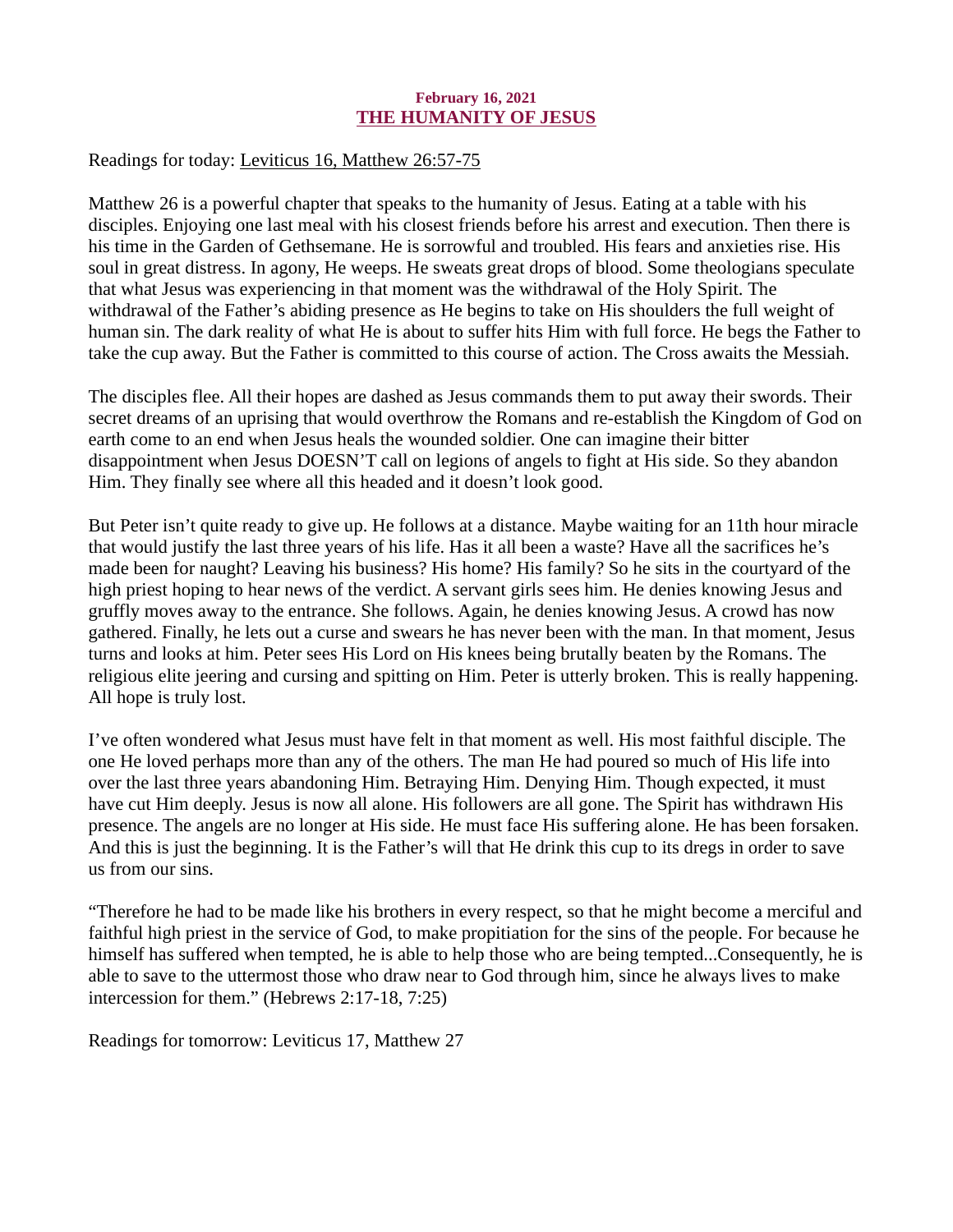#### February 17, 2021 THE BETRAYAL OF JESUS

<span id="page-20-0"></span>Readings for today[: Leviticus 17, Matthew 27](https://www.biblegateway.com/passage/?search=Leviticus+17%2C+Matthew+27&version=ESV)

This is one of the most gut-wrenching chapters in the Bible. Over and over again, Jesus is betrayed by those He loves and those He came to save. It begins with the abandonment of His disciples and the denial of Peter. Judas, overcome by guilt and shame at what he has done, changes his mind and tries to turn back the clock. Pilate, the one man with the authority to stop the charade, washes his hands of the whole episode. Even the crowds who had sung His praises just a few days before now turn on Jesus. Given the chance to set Him free, they choose Barabbas instead.

Then comes the Cross. Nothing beautiful about it. It stands unparalleled in human history as a horror. A terror. An act of unspeakable evil. It represents the ultimate betrayal. The Cross is where we hung God. The Cross is where we murdered God. The Cross is where we executed God. Creation despising and rejecting her Creator. Humanity lynching her Savior. Sin having it's way. Satan rejoicing. His victory seemingly complete.

Jesus' suffering was unimaginable. After having been flogged and beaten. His flesh in tatters. His blood loss immense. Jesus is forced to shoulder a 300 lbs. Roman cross. (If He just carried the crossbeam - far more likely - it was still 100 lbs.) He carries it some two thousand feet up Golgotha where nails are driven into his hands and feet. The soldiers offer Him wine mixed with gall to numb the pain. He refuses. They strip Him naked so His humiliation and shame will be complete. Crowds gather to make a public spectacle of Him. Even the criminals being executed alongside Him take pleasure in His pain. Finally, He cries out, "My God, my God! Why have you forsaken Me?" Is this even possible? The Father forsaking - dare I say betraying - His only Begotten Son? Darkness falls. The ground shakes. The Temple curtain protecting the Holy of Holies is torn in two. Tombs are thrown open. The dead are raised. The natural order of things is thrown into chaos as the Author of Life dies.

Jesus didn't just suffer physically. It was existential. Impacting his heart, mind, and soul. His cry of God-forsakenness reveals the depths of His pain. His body torn. His mind shattered. His heart utterly broken. His soul rent asunder. There is nothing that can compare to the agony He endured as He bore the sin of the world on His shoulders. He hung there alone. Forsaken by all who knew Him. Betrayed by all who loved Him. Even His Heavenly Father. Jesus hung between heaven and earth, making atonement for humanity in the ugliness of all her sin and satisfying the holy justice of God in all it's beautiful glory. A price had to be paid. God's righteous wrath had to be turned away. And Jesus fully God and fully Man - was the only one who could do it.

What Jesus suffered on the Cross is a foretaste of hell. For those who wonder what hell is like, they need look no further than Jesus' crucifixion. It is truly terrifying. There is no escape. There is no hope. There is nothing redemptive or beautiful or pleasurable about it. It is awful. It is brutal. It is horrible. And it is just. It is what we deserve. Human beings are born sinners. Born rebellious. Born treasonous and seditious. Our hearts naturally oriented away from God. Our desires naturally opposed to God. Our loves naturally self-centered. There is nothing beautiful about sin. Nothing beautiful about evil. We are foolish to think otherwise.

God forbid we ever get comfortable with the Cross. God forbid we ever take for granted what Jesus had to endure. God forbid we despise His sacrifice on our behalf. Jesus suffered and died for my crimes. My wickedness. My sin. What He endured, I rightfully deserve. On this Ash Wednesday, it is good for my soul to consider the depth of my betrayal. To ponder the depth of my Savior's pain. It is good for my soul to reflect on the unfathomable cost of my salvation. It is good for my soul to contemplate how truly fierce and loyal and steadfast and unshakable is the love of God for me.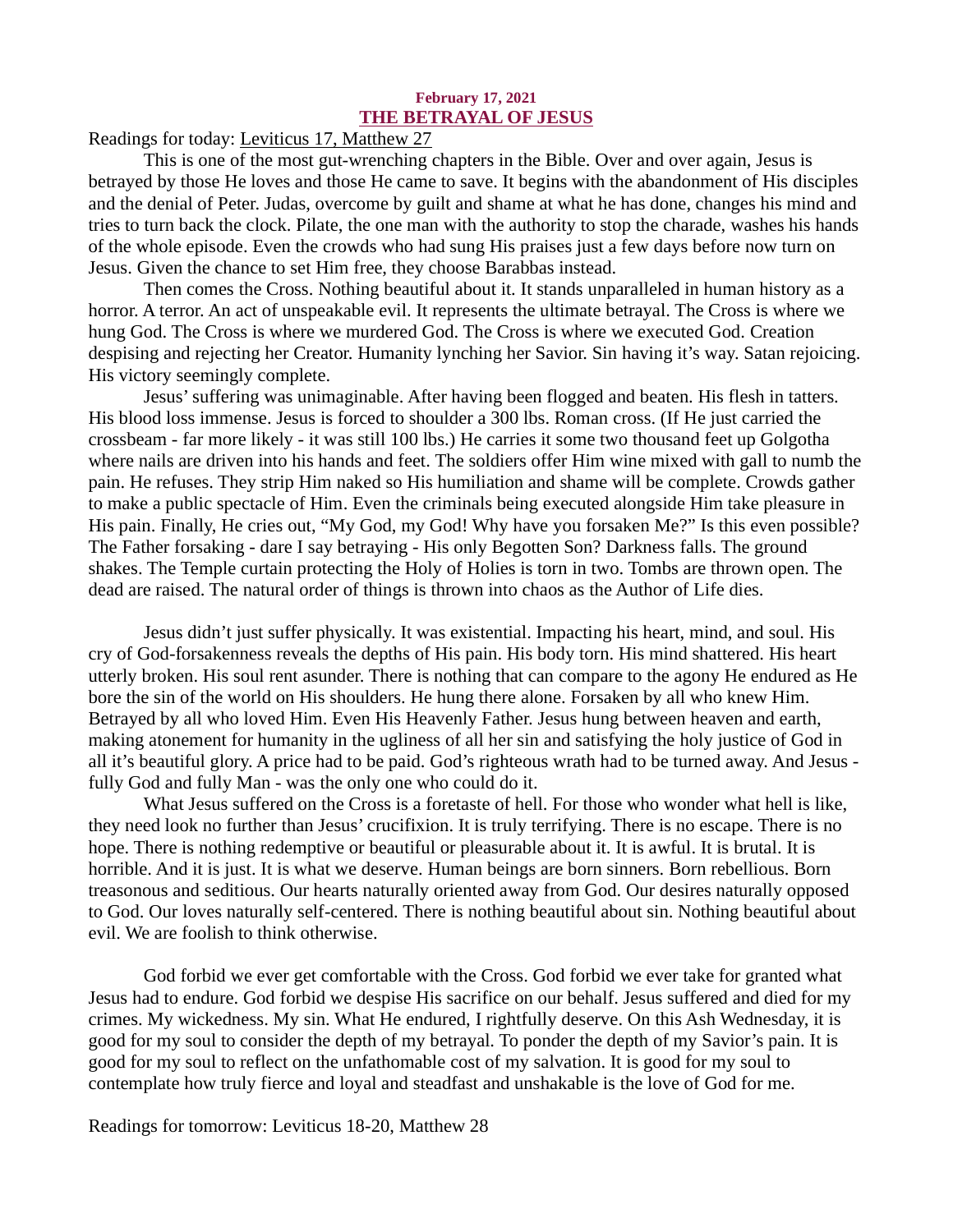## February 18, 2021 THE GOLDEN RULE

<span id="page-21-0"></span>Readings for today[: Leviticus 18-20, Matthew 28](https://www.biblegateway.com/passage/?search=Leviticus+18-20%2C+Matthew+28&version=ESV)

Raise your hand if you knew the Golden Rule came from Leviticus? Most associate the Golden Rule with Jesus and rightfully so. After all, Jesus repeats it as part of His teaching in the Sermon on the Mount. (Matthew 7:12) However, very few people realize that God first enshrined this rule in law in Leviticus. Lost in all the conversation about sacrifices and priestly garments and what one should eat or wear is this beautiful picture of community life in Leviticus 19:9-18.

We see God's heart for the poor and less fortunate..."When you reap the harvest of your land, you shall not reap your field right up to its edge, neither shall you gather the gleanings after your harvest. And you shall not strip your vineyard bare, neither shall you gather the fallen grapes of your vineyard. You shall leave them for the poor and for the sojourner: I am the Lord your God."

We see God's concern for honesty and transparency..."You shall not steal; you shall not deal falsely; you shall not lie to one another. You shall not swear by my name falsely, and so profane the name of your God: I am the Lord."

We see God's compassion, especially for the less abled in our midst..."You shall not oppress your neighbor or rob him. The wages of a hired worker shall not remain with you all night until the morning. You shall not curse the deaf or put a stumbling block before the blind, but you shall fear your God: I am the Lord."

We see God's desire for justice and righteousness and truth..."You shall do no injustice in court. You shall not be partial to the poor or defer to the great, but in righteousness shall you judge your neighbor. You shall not go around as a slanderer among your people, and you shall not stand up against the life of your neighbor: I am the Lord."

And finally, we see God's admonition against hate, anger, rage, contempt, and most of all, vengeance..."You shall not hate your brother in your heart, but you shall reason frankly with your neighbor, lest you incur sin because of him. You shall not take vengeance or bear a grudge against the sons of your own people, but you shall love your neighbor as yourself: I am the Lord."

These laws are so applicable in our world today! Could you imagine a community of people who sought to put these into practice? Who gave generously? Dealt honestly? Showed compassion? Fought for truth? Laid aside anger and rage and malice and hate in the name of love? Hopefully you can! It's called the Church! Now I know no church is perfect. After all, it's full of imperfect sinners like me who struggle to keep God's law faithfully. However, as we seek God with all our heart, soul, mind, and strength, we can expect to see some of these same behaviors break loose in our lives! We can expect to bear this kind of fruit for the Kingdom! And as brothers and sisters called into community together, we can make a HUGE difference in the world today! That's the call! That's the challenge! That was God's plan for Israel and it's still God's plan for His people today!

Readings for tomorrow: Leviticus 21-23, Mark 1:1-28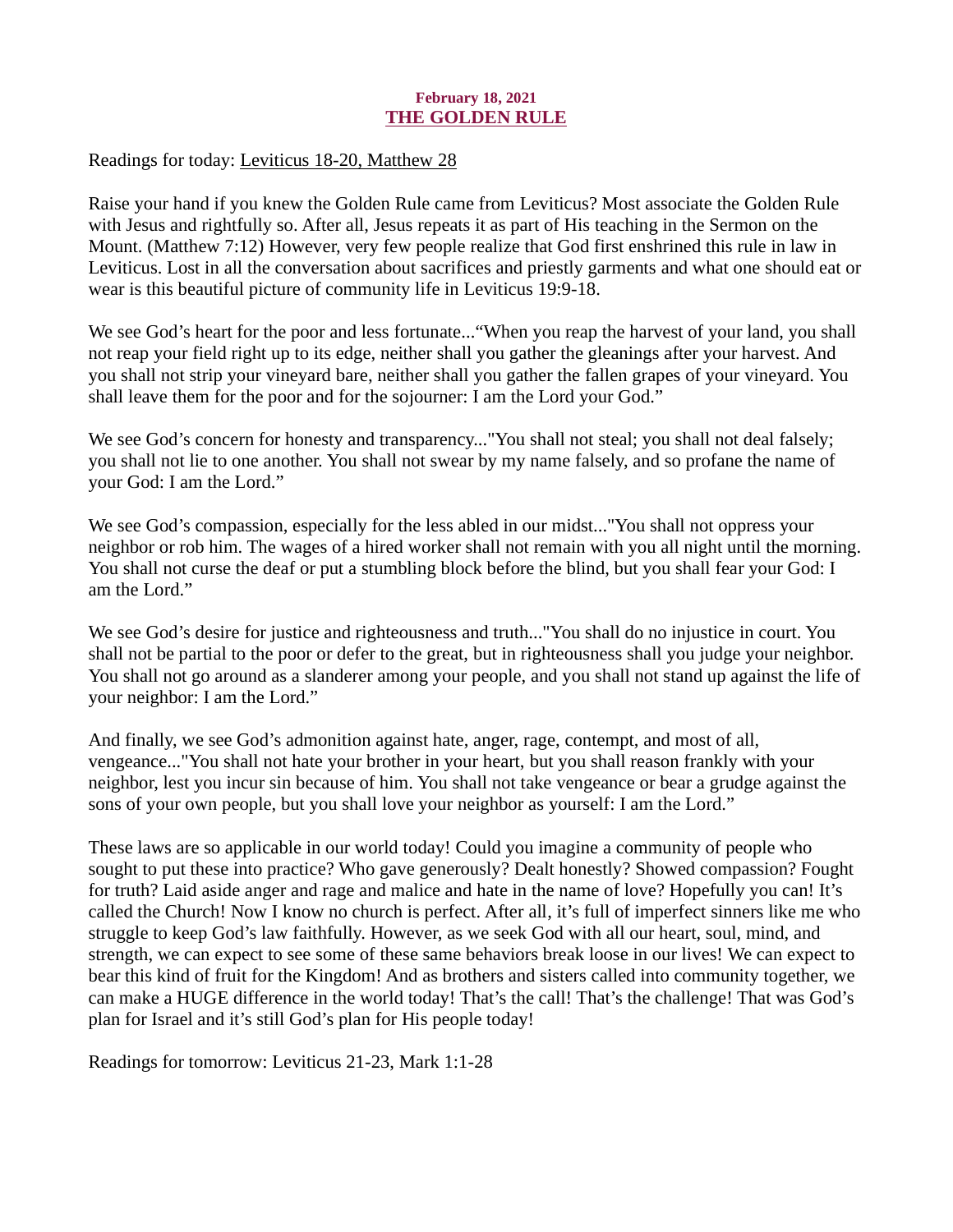## February 19, 2021 SACRED RHYTHMS

<span id="page-22-0"></span>Readings for today[: Leviticus 21-23, Mark 1:1-28](https://www.biblegateway.com/passage/?search=Leviticus+21-23%2C+Mark+1%3A1-28&version=ESV)

Sabbath. It is a core, foundational principle in Scripture. Hardwired into our system at creation so that we could find rest. One day out of every seven. One year out of every seven. One year out of every fifty set aside for rest. Set aside to honor God. Set aside for not only our rest but that of the land. Animals. Basically, all of creation. A pattern God Himself followed at creation. Six days God labored to make the universe and all that is in it and on the seventh day He rested.

We ignore this command at our peril. Not just because God commands it. This is no arbitrary rule God puts in place to test us. It's not divine busy work just to make sure we are listening. No. God has hardwired the human body for rest. Our best medical professionals will tell you the source of so much of the depression, anxiety, fear, and pain we suffer from is due to the stress of feeling like we have to work 24/7. We are being crushed under the weight of the burdens we carry. The responsibilities. The obligations we've taken on as a family and as individuals in our world. Social media only exacerbates this problem with it's never-ending stream of connection. The reality is we were not built to be "on" all the time. 100% productivity is a goal that will kill us if we achieve it.

I remember seeing this play out when I worked as the Manager of Patient Access Services at Boulder Community Hospital. The stated goal of the Human Resources department was to get maximum productivity from each employee. They actually had an equation they followed to determine how much each employee was expected to produce. They kept our available workforce as lean as possible in order to achieve this goal. The result was a much higher number of sick days, lower quality of life in the workplace, and therefore, lower productivity. In their effort to achieve maximum efficiency, they lost sight of the very real human cost.

That was almost thirty years ago. Things have not gotten any better. As a pastor, I watch as people try to squeeze 28 hours worth of work into a 24 hour time period. I see them running from dawn to dark, giving themselves barely any space to breathe, much less sleep. The result is broken marriages. Broken families. Broken lives.

The Sabbath is designed to create a "speed bump" in our lives. To get us to slow down. To rest. To let God be God. It is perhaps the most tangible expression of our faith because it forces us to relinquish control over our lives. When I Sabbath, I am letting God back onto the throne of my life because I am specifically choosing NOT to produce anything. And that's a good thing. Even a godly thing.

God loves His people. The feasts of Leviticus 23 set up a sacred rhythm in the national life of Israel. A rhythm designed by God with their good in mind. It was a rhythm intended to remind them of their need for God. Their need for His saving work in their lives. The need for His presence. His holiness. His justice. His mercy. His grace. It was a rhythm put in place to prepare them for the coming of the Messiah. According to the Book of Hebrews, Jesus is the Sabbath rest of God. Jesus is the Passover lamb who was slain from the foundations of the world. Jesus is the firstfruits of the new creation. Jesus is the atoning sacrifice for the sins of the world. Embrace Jesus, friends. Embrace your Sabbath rest. Before you fill your schedule with all your pre-pandemic activities, make sure to build in the sacred rhythm God set up for you so you might experience the blessings He intends for your life.

Readings for tomorrow: Leviticus 24-25, Mark 1:29-45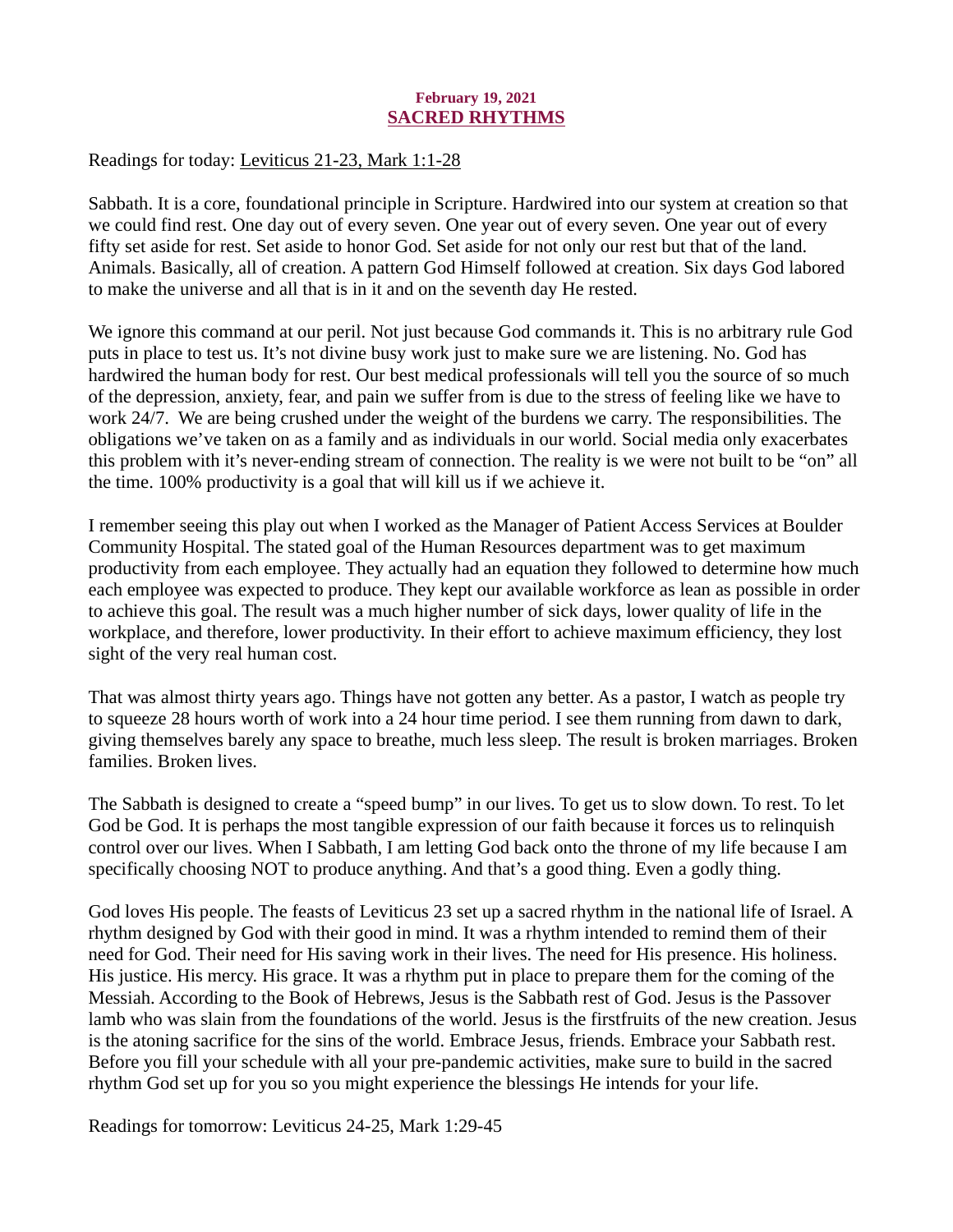### February 20, 2021 LIFE IN GOD'S KINGDOM

<span id="page-23-0"></span>Readings for today: [Leviticus 24-25, Mark 1:29-45](https://www.biblegateway.com/passage/?search=Leviticus+24-25%2C+Mark+1%3A29-45&version=ESV)

Leviticus 25 is one of my favorite chapters because it gives us a snapshot of what life looks like under the reign and rule of God. If you've ever wondered what life will be like once heaven comes to earth and Jesus returns again, spend some time meditating on these verses. Consider the care God exercises for His creation. Ponder God's perspective on personal property. Think deeply about God's special love and provision for the poor. Fundamentally, these laws are designed to build trust.

Will you trust God to provide when you give your land a Sabbath rest? Will you trust the land to yield up enough of a crop on its own to feed your family and your livestock? Will you trust God to bless the land and make it fruitful? Allowing land to lie fallow for a period of time is important. It allows nutrients to replenish so it can produce during the years where you sow seed. We see similar practices in our own time as farmers rotate crops to allow certain sections of the land to rest for a year.

Will you trust God with your personal property? The Year of Jubilee was designed to serve as a reset for the people of Israel. All property was returned every fifty years to the original owners. Those who had fallen on hard times over the previous fifty years and were forced to sell off their inheritance as a result had the opportunity to get it back and start over. Those who had accumulated much and grown wealthy during the previous fifty years were reminded who truly owned the land and therefore were set free to be generous. While there is no evidence Israel ever declared a Year of Jubilee, the principle is a beautiful one. We are all essentially "stewards" of what we've been given. Everything we own is God's and is intended to be used for the blessing of others.

Will you trust God as you care for the poor? No charging him interest. No enslaving him for economic gain. No price gouging or huge markups to take advantage of his helpless condition. Quite the contrary. You are called to take him into your home. Care for him as you would your own. Treat him as part of the family. You do this to honor the memory of your family's slavery in Egypt and to honor the redemption of God.

Can you imagine how different life would be if we would follow these principles? Imagine a world where the church were on the front lines of caring for creation, caring for the poor, and held all things in common. You actually don't have to imagine it. Just look to the early church. This describes the life they pursued and it's what gave their witness such power. From the first to the fourth century, the number of believers grew from a few thousand to almost twenty million! They literally conquered an empire! Not by military might but by the sacrificial way they lived.

I know there are many praying for revival in our nation today. Many praying for the spiritual renewal of the church. I am too. I join them in those prayers. However, I also know revival comes through repentance. And repentance is about turning from the sinful, exploitative ways of this world to the generous and gracious ways of God. May the church hear and respond to the call of the gospel! May our lives become a reflection of what it means to live in God's Kingdom!

Readings for tomorrow: None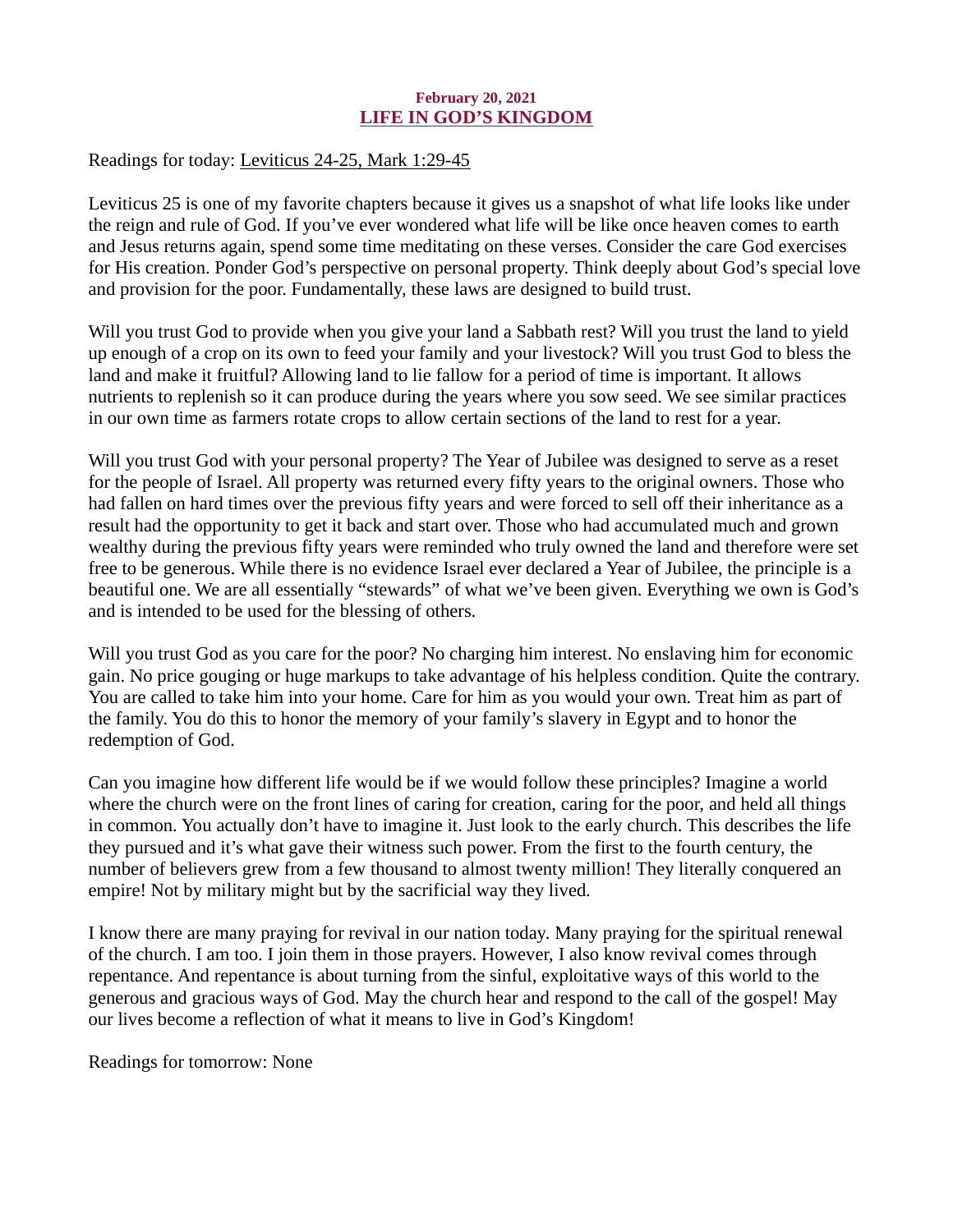#### February 22, 2021 A NEW EDEN

## <span id="page-24-0"></span>Readings for today[: Leviticus 26-27, Numbers 1, Mark 2](https://www.biblegateway.com/passage/?search=Leviticus+26-27%2C+Numbers+1%2C+Mark+2&version=ESV)

What is God's will for my life? What is God's will for our life together? What is God's will for His people? His church? Here at the end of Leviticus, we catch a glimpse of the new Eden God desires to create on earth. It's the fulfillment of the prayer Jesus will later teach His disciples to pray - "Thy will be done on earth as it is in heaven." There is an echo here of eternity as God once again reaffirms His desire to walk with His people in the Garden in the cool of the day. "I will make my dwelling among you, and my soul shall not abhor you. And I will walk among you and will be your God, and you shall be my people. I am the Lord your God, who brought you out of the land of Egypt, that you should not be their slaves. And I have broken the bars of your yoke and made you walk erect." (Leviticus 26:11- 13)

God has always intended to make His dwelling place on earth. To live in intimate relationship with the creature He made in His own image. This is why God saved Israel from slavery in Egypt. It's why He calls them a chosen race, a holy people, a royal priesthood, a people for His own possession. It's why He gives them the Law on Sinai. It's why He shapes their national and communal life through the Levitical code. It's why He sets up a priesthood and gives them plans for a tabernacle. God is seeking to set His Kingdom up on earth. His plan is for His people to be the city on a hill that cannot be hidden. The light of the world that cannot be quenched. The salt that is spread far and wide to bring flavor and preservation to all of life. Israel is intended to be a new Eden. An Eden the nations can actually see and touch and taste and feel. In this new Eden there is abundance. There is overflowing life all around. There is peace. There is safety and security. Listen to how God describes it, "If you walk in my statutes and observe my commandments and do them, then I will give you your rains in their season, and the land shall yield its increase, and the trees of the field shall yield their fruit. Your threshing shall last to the time of the grape harvest, and the grape harvest shall last to the time for sowing. And you shall eat your bread to the full and dwell in your land securely. I will give peace in the land, and you shall lie down, and none shall make you afraid. And I will remove harmful beasts from the land, and the sword shall not go through your land. You shall chase your enemies, and they shall fall before you by the sword. Five of you shall chase a hundred, and a hundred of you shall chase ten thousand, and your enemies shall fall before you by the sword. I will turn to you and make you fruitful and multiply you and will confirm my covenant with you. You shall eat old store long kept, and you shall clear out the old to make way for the new." (Leviticus 26:3-10) Sadly, Israel does not keep God's commands. Israel quickly abandons God's ways. Instead of blessings, all the curses of God fall. The nation is shattered. The people are scattered. Their glory becomes a byword to the nations of what happens when one fails to walk in faithfulness with God.

The same is true for us. God's plan hasn't changed. He still longs to make His dwelling among us. He longs to walk with us in the cool of the day. He longs to be our God and for us to find our true identity in belonging to His people. If you have doubts, all you need to do is look to Christ. In Christ, the Word of God became flesh and blood and made His dwelling among us. In Christ, the Word of God walked with us and talked with us. Healed us and comforted us. Suffered for us and died for us. In so doing, He broke the bonds of slavery to sin and death. No longer do we need to be afraid. No longer are we held captive by our anxiety. Christ has broken the bars of our yoke once and for all and caused us to walk erect once more. Shoulders back. Heads held high. We are now sons and daughters of the King of kings and Lord of lords.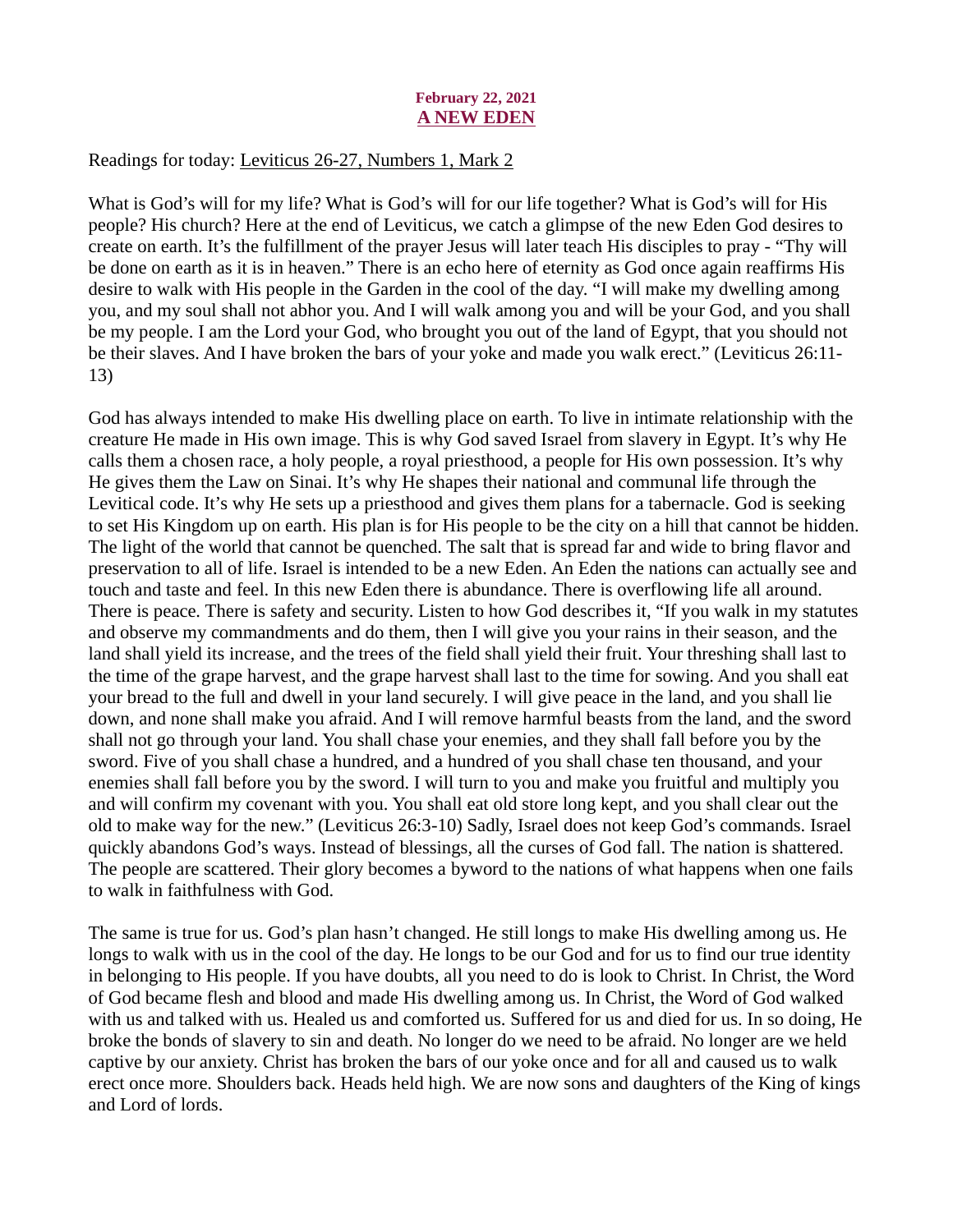So why then do we so often fail? Why then do we face so much hardship and pain? Why do the rains not always come on time? Why do the harvests fail? Why is there so much violence in our land? Why do we feel so afraid? It's because we've abandoned our covenant with God. We no longer find our truest and deepest identity in Christ. We lose sight of Him and instead chase our own ambitions. Our own dreams. Our own desires. We are double-minded people. Caught between worlds. On the one hand, we long to live in Eden. We long for God's Kingdom. On the other hand, we kind of like our lives in this world. We like our stuff. We like our lifestyles. We like to be in control. We are no different than our spiritual parents in Israel. We struggle to live in perfect dependence on God and this is why the "edens" we create are but a pale reflection of the paradise God has planned for us.

So what's the answer? What shall we do? We look to Christ. We seek our greatest satisfaction in Him. We place our faith in His finished work. We follow Him out of love and devotion not obligation. We deny ourselves. We lose our lives. We seek to serve rather than be served. We give our lives as a ransom for many just as He did for us. This is what it means to pick up our cross and follow after Christ. And this is what gives us access to a new Eden. A life with God that never ends.

Readings for tomorrow: Numbers 2-3, Mark 3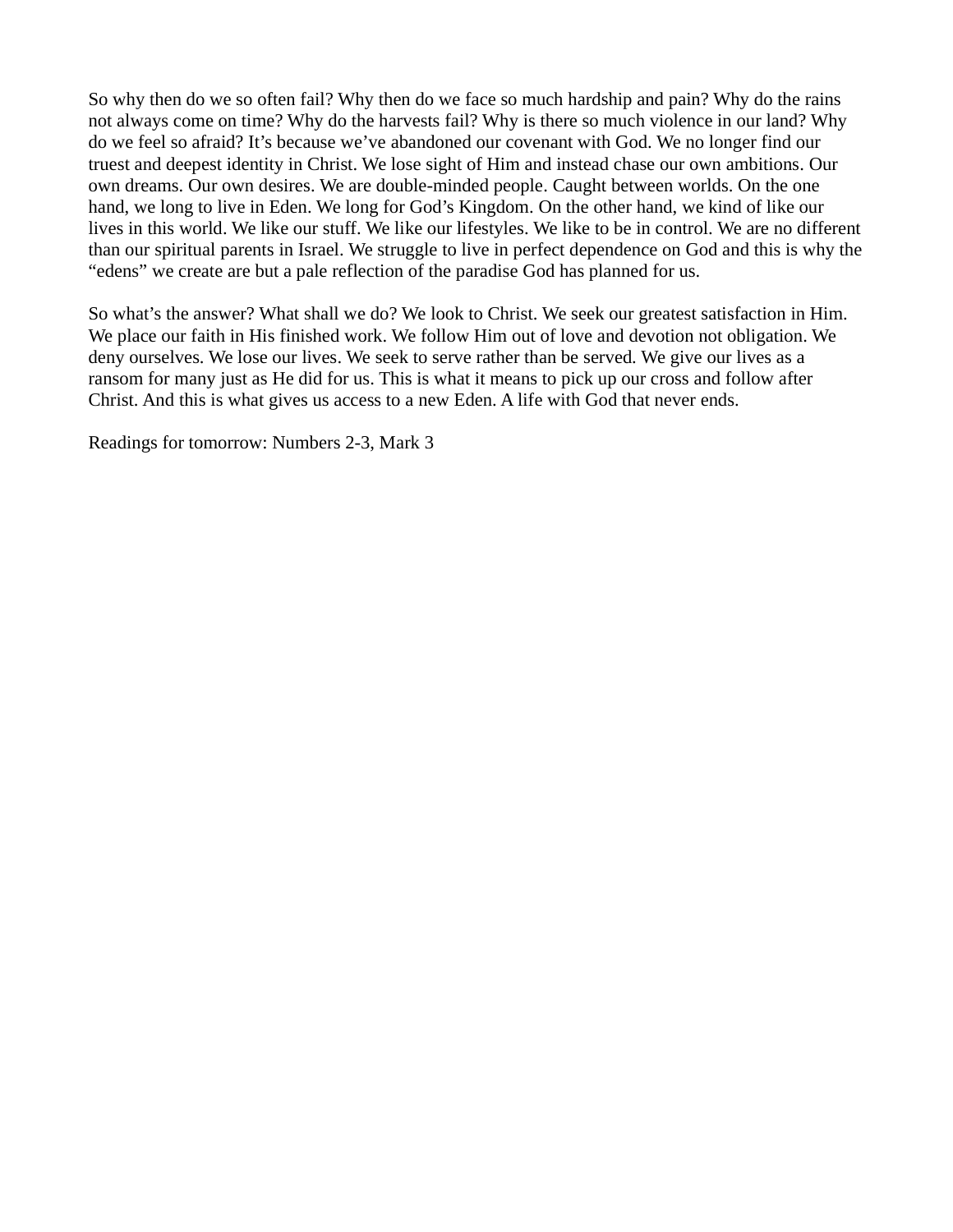#### February 23, 2021 WAS JESUS CRAZY?

<span id="page-26-0"></span>Readings for today[: Numbers 2-3, Mark 3](https://www.biblegateway.com/passage/?search=Numbers+2-3%2C+Mark+3&version=ESV)

I want you to close your eyes for a moment and engage in a thought experiment. Imagine you have a son who decides to quit his job one day and begin a protest movement against the government and the social injustices of his day. Imagine him earning no income. Living off the generosity of others. Imagine him traveling the region and gathering large crowds. Imagine him with a bullhorn out front preaching. Imagine him calling out the authorities. Confronting them on their corruption. Insulting them at times. Posing a direct threat to their power. Imagine hearing rumors about plots on his life. Imagine him speaking up for the poor and marginalized. Those who've suffered injustice or oppression. The forgotten of society. Imagine hearing all kinds of crazy stories about him healing people or casting out demons. Now imagine everyone knows he's your son. Everyone knows he belongs to your family. And the people back home are whispering. Rumors are spreading. It's getting embarrassing. The local police drop by and interview you. You begin to wonder if your son's behavior is putting your life in danger. How would you respond?

Perhaps like Jesus' family? "And when his family heard it, they went out to seize him, for they were saying, "He is out of his mind"…And his mother and his brothers came, and standing outside they sent to him and called him. And a crowd was sitting around him, and they said to him, "Your mother and your brothers are outside, seeking you." (Mark 3:21, 31-32) It's hard to believe. Jesus' own family standing in opposition to Him. Jesus' own flesh and blood opposing Him. It's part of the story we often forget. The images we have of Mary, Jesus' mother, are at the manger or at the cross. We rightfully honor her for her faithfulness but she too had her moments of doubt. We read the words of James in the New Testament and we marvel at his deep faith but he wasn't always a true believer. Initially, they thought Jesus was crazy. They believed He was insane. And so they did what any good family would do. They did everything they could to bring Him back home.

We tend to forget the radical nature of Jesus' ministry. We tend to think Jesus was widely accepted and esteemed by all who knew Him. But the Bible clearly tells us otherwise. It wouldn't be until after Jesus' resurrection that the reality of who Jesus is would click into place. Before this, He was seen as just another itinerant preacher. A miracle-worker. A good teacher. A rabbi. A holy man. Yes, people came from all over to hear Him but they all had their own agendas as well. Some came because they needed healing. Some came because they needed freedom. Some came because they needed community. Some came because they wanted in on the new revolution. This was true for Jesus' disciples as well. Each of them joined the movement for various reasons and each of them needed to have their lives re-oriented around the Kingdom of God.

What about us? Why have we signed up to follow Jesus? Is it because of some personal agenda? Some need we have inside that only He can fill? There's nothing wrong with being honest. This is where all discipleship starts. At the same time, growth in the Christian life should lead to a more radical commitment to Christ and His agenda. It should lead to greater surrender, greater relinquishment, and humble submission to His will. Fair warning, this will put you at odds with the world. The categories the world uses to classify us simply will not fit any longer. Those around you will think you are odd, weird, perhaps even a bit crazy! You may even be considered a threat. Take heart! Jesus has walked this road before you! He knows the way! He's blazed the trail! He's charted the path! Stay close to Him and let Him be your guide. He will take you on the adventure of your life!

Readings for tomorrow: Numbers 4-5, Mark 4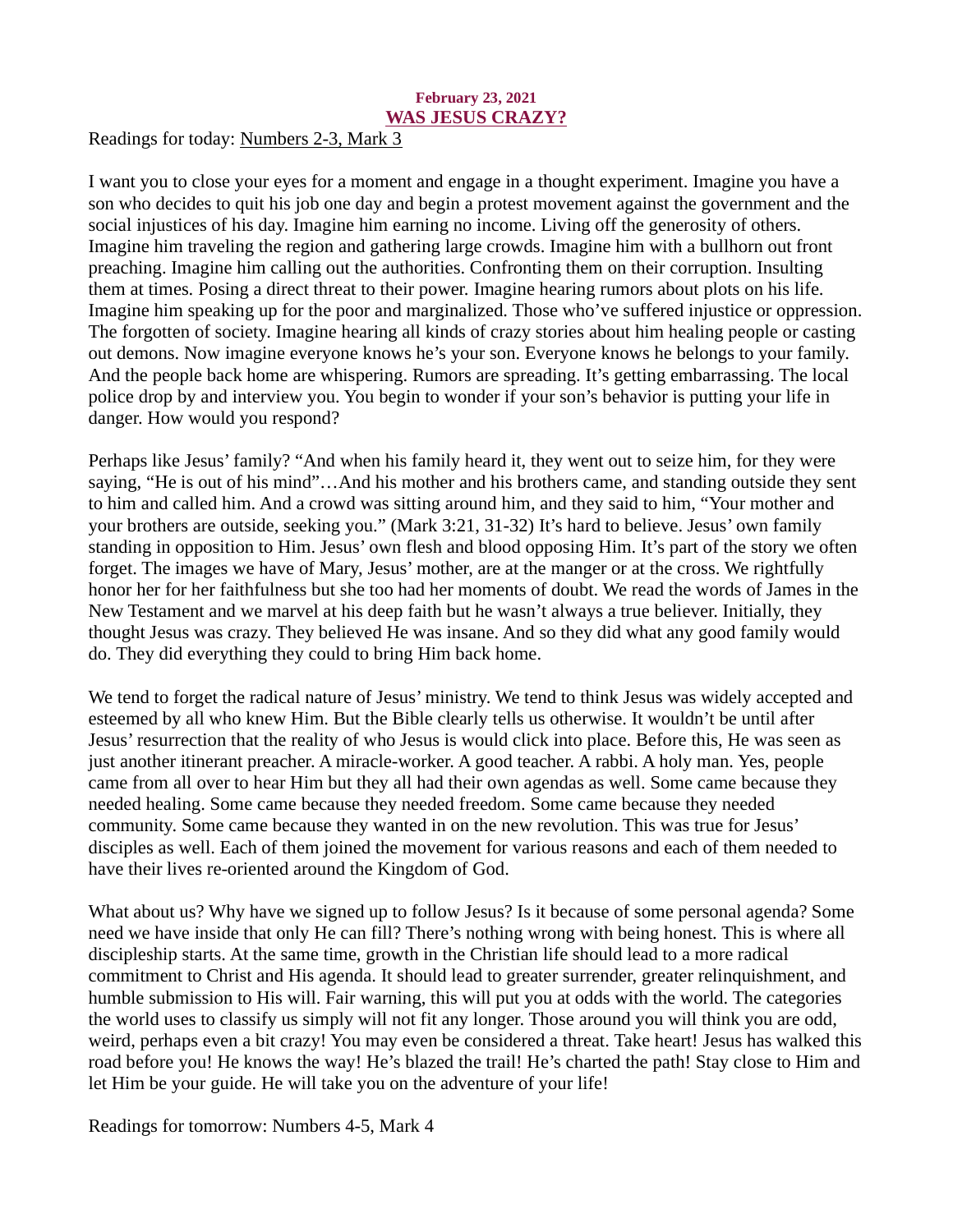## February 24, 2021 SOWING SEEDS

# <span id="page-27-0"></span>Readings for today: [Numbers 4-5, Mark 4](https://www.biblegateway.com/passage/?search=Numbers+4-5%2C+Mark+4&version=ESV)

How do you respond to the Word of God? How do you feel when you hear it preached? When you read it during your devotional time? When you listen to it on your way to work? Do you find your heart open to its message? Is it comforting? Challenging? Life-changing? Do you find yourself wanting more of the Word or is it a struggle to read? Are you intentional about applying its lessons? Aligning your lifestyle with its laws? Submitting yourself to its authority? Do you trust its promises? Do you believe its truth? Do you hold fast to what it says no matter how much opposition may arise? As you think back over the course of your life, do you seek growth? Spiritual maturity? Are you bearing fruit?

These are important questions to reflect on and Jesus offers a great diagnostic tool for such reflection in the parable of the sower. Jesus is the sower. He is at work even now in the world spreading the seed of the Word of God. He works through preachers and pastors as well as ordinary men and women to spread the good news of the gospel to the ends of the earth. As the seed is sown throughout the world, people respond in different ways. Some hearts are hard. Like a paved road. the seed cannot penetrate. It is rejected. It never takes root. And the enemy comes and steals it away. Some hearts are shallow. There is an initial response. Driven by the emotions of the moment. By all outward appearances, it looks like the seed has taken root. There is joy. There is excitement. But such feelings gradually wane. The seed cannot put down roots. The heart drifts away towards other things. Some hearts are divided. They receive the seed. Roots are put down. But the soil is mixed. There are weeds and thorns and thistles. As the seed springs up so do these other things and eventually the growth is choked off. The fruit never ripens. Their spiritual growth is stunted. Finally, there is the open heart. The humble heart. The heart that is good soil. Ready to nurture and water and grow the seed. These hearts hold fast to the Word and what it teaches. They seek to align their lives with the Word and over time, they bear much fruit.

Now it's time for an honest assessment. We've been reading for a two months. Where do you find yourself? What have you learned thus far? What lessons have you sought to apply to your life? Put another way, where do you find yourself in the parable? Is your heart hard? Unwilling to receive what Jesus says? Unwilling to submit to His ways? Unwilling to surrender to His Lordship? Is your heart shallow? You hear the Word but don't do it. Your devotion to Jesus only goes skin deep. In fact, reading the Bible. Worshipping Jesus. Spending time in prayer. These things are boring and often feel like a waste of time. Is your heart divided? Are there other activities that take priority over spending time with God? Do you find yourself rejecting God's Word along the way in favor of other desires? Other needs? Other wants? Have you fallen prey to the cares and worries and riches and pleasures of this world? Do you presume on the grace of God and assume God will overlook your sin? Is your heart true? Do you prioritize your time in God's Word? Do you intentionally seek to submit your life to His way? Do you allow God's Word to confront as well as comfort? Disrupt as well as affirm? When push comes to shove and God reveals something in your life that needs to go, do you obey? When doubt creeps in - as it always does - do you make the conscious decision to hold fast to the promises of God?

Friends, the seed is being sown. The Word is being proclaimed. God is making Himself known. How will we respond?

Readings for tomorrow: Numbers 6-7, Mark 5:1-20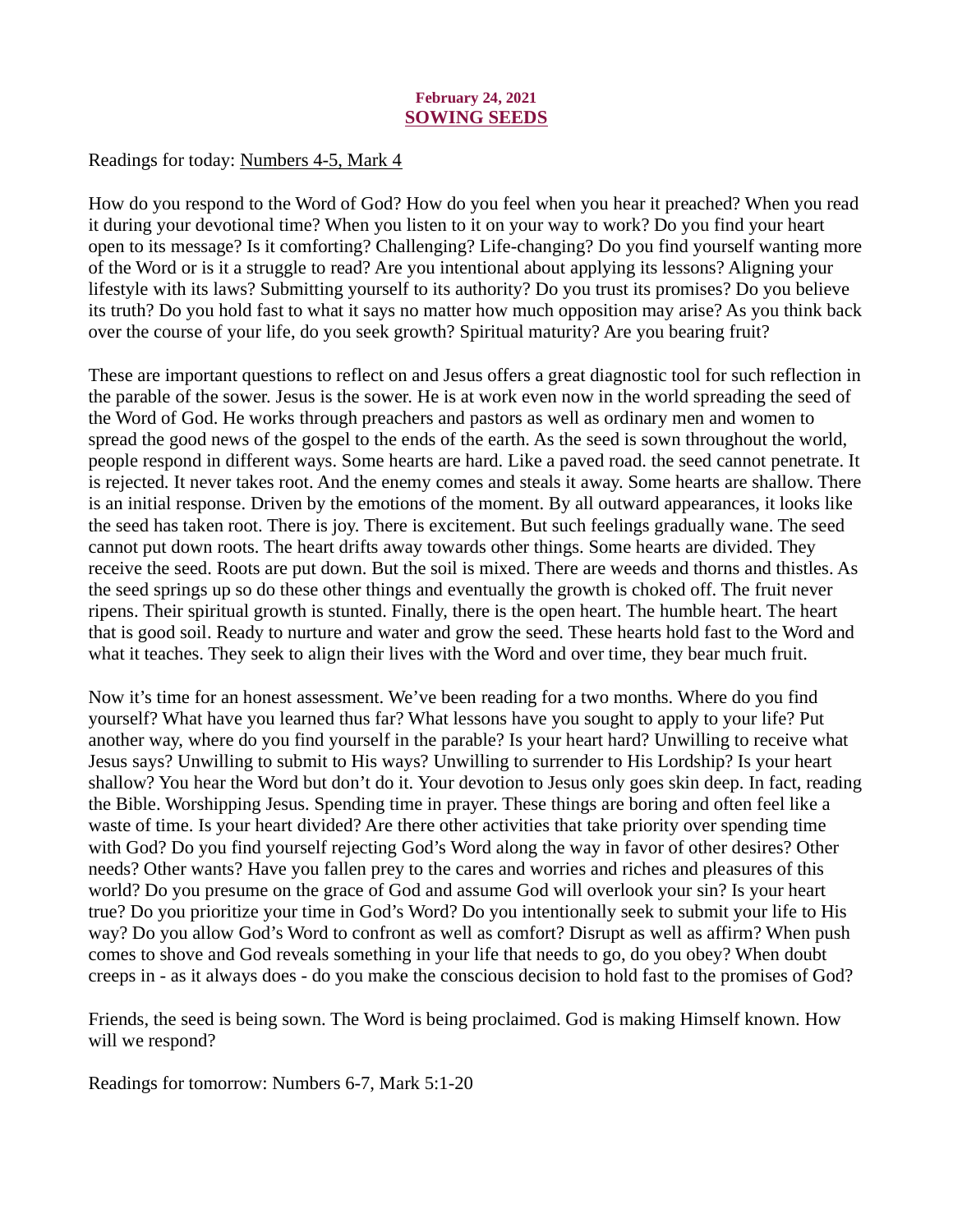# February 25, 2021 THE BLESSING

<span id="page-28-0"></span>Readings for today[: Numbers 6-7, Mark 5:1-20](https://www.biblegateway.com/passage/?search=Numbers+6-7%2C+Mark+5%3A1-20&version=ESV)

One of the ways I've found comfort in the last year is listening to representatives from churches all over the UK sing a song called, "The Blessing", over their nation. I can't tell you the number of times I've gone to YouTube just to pull this song back up. It's brought me hope in the midst of my despair. It's brought me encouragement when I feel down. It's lifted my spirits when I was overwhelmed. In short, this song does what Aaron's blessing is intended to do! Lift our eyes above our circumstances to the One who loves us and is for us.

[THE BLESSING song https://youtu.be/PUtll3mNj5U](https://youtu.be/PUtll3mNj5U)

Readings for tomorrow: Numbers 8-10, Mark 5:21-43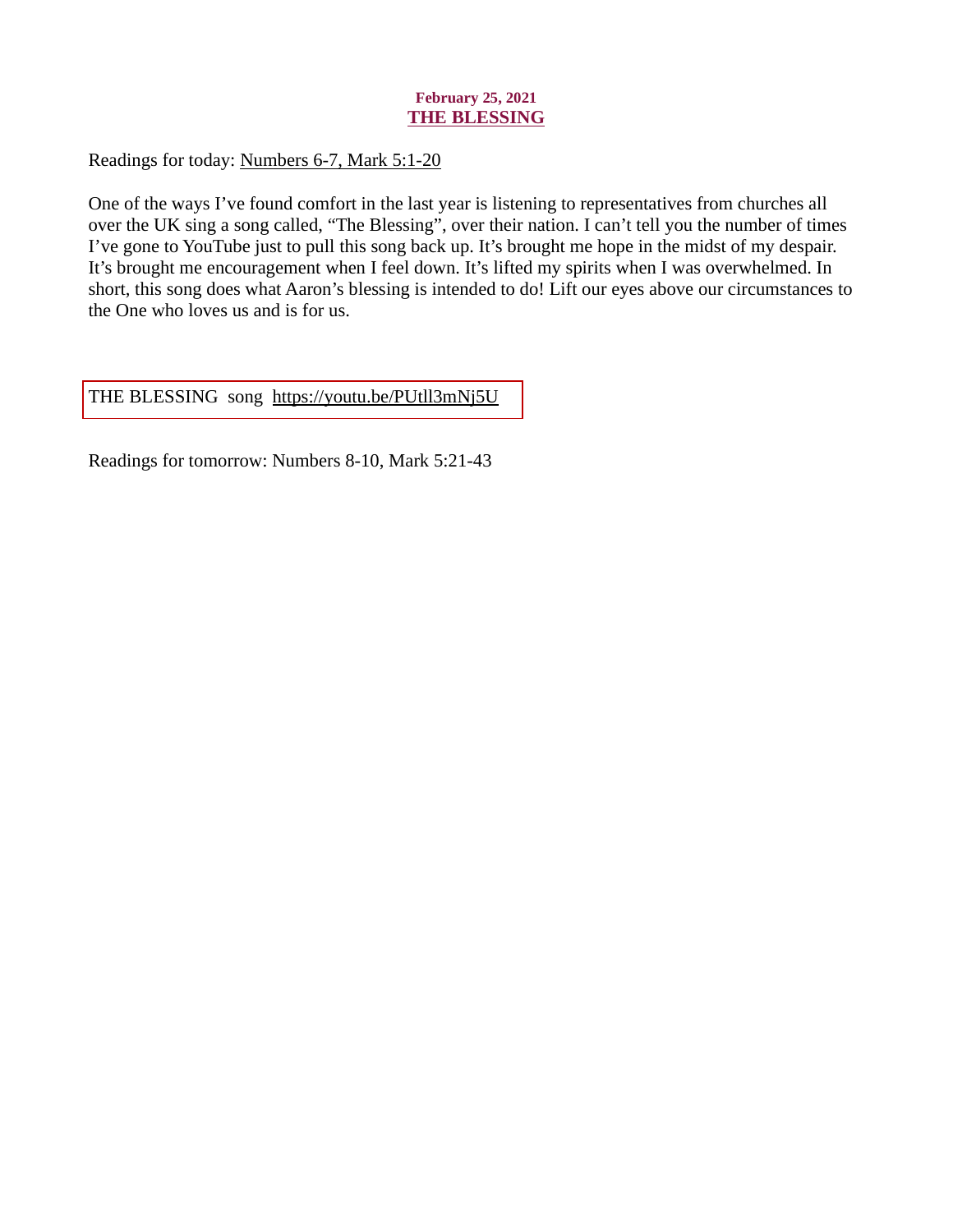### February 26, 2021 WAITING ON GOD

### <span id="page-29-0"></span>Readings for today[: Numbers 8-10, Mark 5:21-43](https://www.biblegateway.com/passage/?search=Numbers+8-10%2C+Mark+5%3A21-43&version=ESV)

I'm reading a devotional book this year titled, "Waiting on God" by Andrew Murray. There are readings for each day of the month and each day's reading posits a reflection on what it means to wait on God. The Bible talks a lot about waiting on God. But more often than not, I find myself "translating" that message in my own mind to mean "waiting on God to do something." I wait on God to heal. Wait on God to deliver. Wait on God to fulfill His promises. Wait on God to intervene on my behalf or on the behalf of those I love. I wait on God to revive our church. Revive our nation. Fill us with His Spirit. None of these things are bad. In fact, all of them have their place. But waiting on God is different. It's literally waiting on His presence. Waiting on my awareness of Him to catch up with the reality that He is always with me. It's waiting for my eyes to be opened. The fog of my life to lift. The cacophony of voices to die down. It's waiting for the things of this earth to grow strangely dim in the light of His abiding glory and grace.

Israel knew what it meant to wait on God. In fact, the account we read today describes it in great detail. "On the day that the tabernacle was set up, the cloud covered the tabernacle, the tent of the testimony. And at evening it was over the tabernacle like the appearance of fire until morning. So it was always: the cloud covered it by day and the appearance of fire by night. And whenever the cloud lifted from over the tent, after that the people of Israel set out, and in the place where the cloud settled down, there the people of Israel camped. At the command of the Lord the people of Israel set out, and at the command of the Lord they camped. As long as the cloud rested over the tabernacle, they remained in camp. Even when the cloud continued over the tabernacle many days, the people of Israel kept the charge of the Lord and did not set out. Sometimes the cloud was a few days over the tabernacle, and according to the command of the Lord they remained in camp; then according to the command of the Lord they set out. And sometimes the cloud remained from evening until morning. And when the cloud lifted in the morning, they set out, or if it continued for a day and a night, when the cloud lifted they set out. Whether it was two days, or a month, or a longer time, that the cloud continued over the tabernacle, abiding there, the people of Israel remained in camp and did not set out, but when it lifted they set out. At the command of the Lord they camped, and at the command of the Lord they set out. They kept the charge of the Lord, at the command of the Lord by Moses." (Numbers 9:15-23) Imagine literally walking in the light of the Lord. Imagine moving at His command. Imagine setting out when God sets out and settling in when God settles in. Remember, Israel did not know where they were headed. They were walking into the great unknown. All they had was Moses' word and God's promise that the land they were going to was flowing with milk and honey. Life in the wilderness was hard. They had already suffered many things. They had struggled to remain faithful. And yet God abides. God endures. God never fails.

Think about everything that has taken place over the last year. A global pandemic caused by a strange new, highly contagious, virulent disease that has taken the lives of half a million Americans and over 2.5 million worldwide. Racial tensions spilling into the streets resulting in violence and billions in property damage. Political differences ratcheting up in intensity, taking on an apocalyptic tone, leading to an insurrection at United States Capitol. Economic shutdowns putting millions of Americans out of work. Children falling behind in school as they try to adjust to online learning. And, as usual, the poor and powerless tend to suffer the greatest. Fear and anxiety are driving us like the fire-breathing horses of Ares to self-destruction.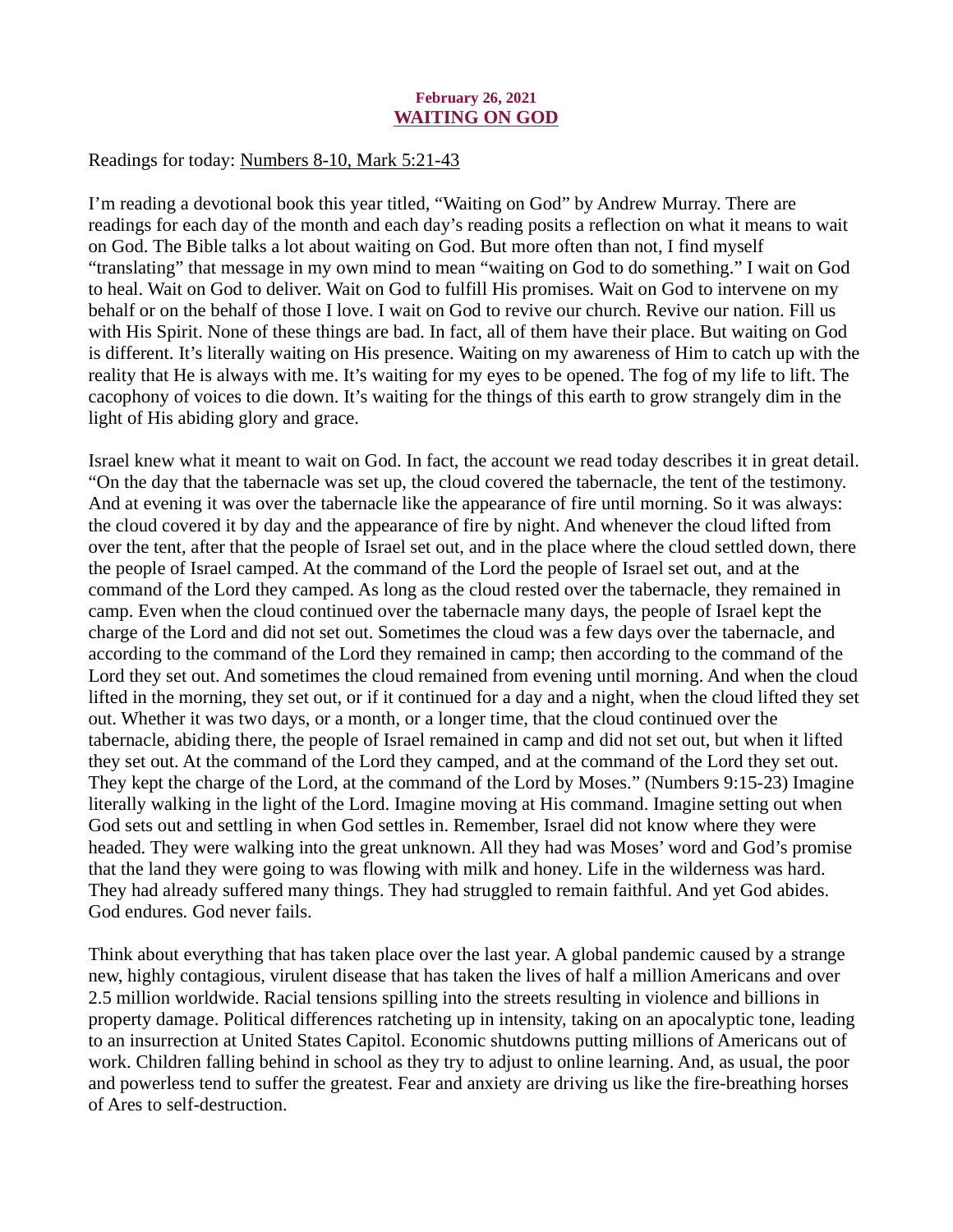So where is our hope? Our hope comes as we wait on God. Wait on His presence. Abide under the shadow of His wings. Sit at His feet. 1 John 4:18 tells us, "There is no fear in love for perfect love casts out all fear..." God is love. He is Perfect Love. And as we abide in His presence, we experience the perfect love that drives out our fear. Calms our anxiety. Settles our hearts. When we are deeply aware of God's presence in our lives, all the uncertainties and unknowns of the future. All the cares and worries about tomorrow seem to fade away. God is enough. And in His presence there is peace. This is what the nation of Israel experienced on their wilderness journey. The cloud by day and the fire by night served as a constant reminder of God's faithfulness. God's holy presence in their midst. In God's presence, they experienced safety and provision and direction. And the same is true for us. As we cultivate an awareness of God's abiding presence - of "Emmanuel - God with us" - we too find blessing and strength and hope for the journey.

Readings for tomorrow: Numbers 11-13, Mark 6:1-29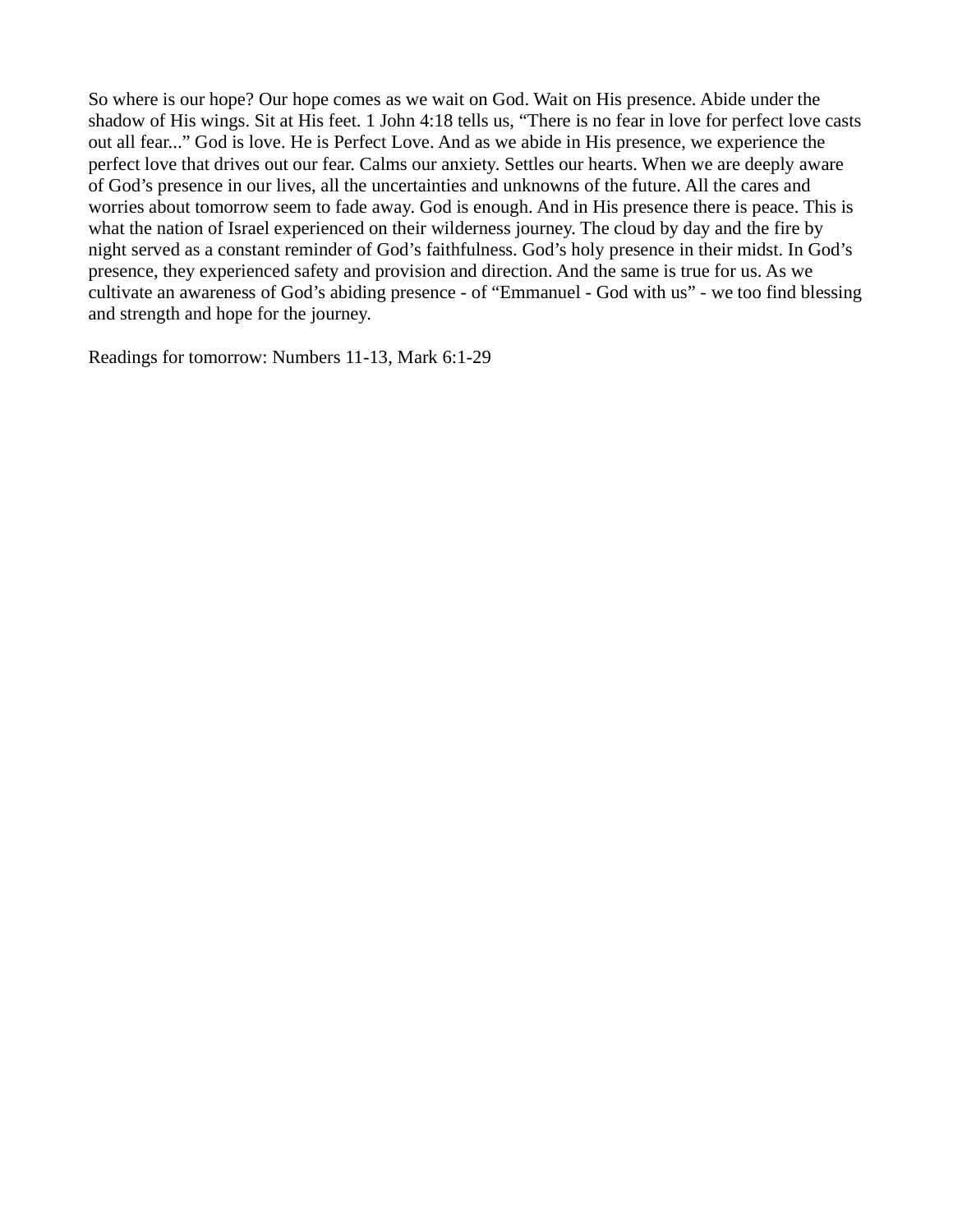# February 27, 2021 **HUMILITY**

## <span id="page-31-0"></span>Readings for today: [Numbers 11-13, Mark 6:1-29](https://www.biblegateway.com/passage/?search=Numbers+11-13%2C+Mark+6%3A1-29&version=ESV)

There seems to be this yearning in the human heart for deep connection. To God. To other human beings. There is a real craving in the world today for authenticity. A desire to "be real" and be known. I hear it all the time and I feel it down in my bones as well. The problem, of course, is most of us don't really want to engage on an authentic level because things get messy when we do. We run into all kinds of warts and sin and ugliness and we're frankly not very good at accepting each other's faults. We aren't very good at showing each other grace. We aren't very good at forgiveness and reconciliation because such things take a lot of work. So we settle. We settle for less in our human relationships. We settle for not being known. Not being understood. Not being connected. And worst of all, we settle in our relationship with God. We only let Him in so far. We only let Him reign and rule over parts of our lives, not the whole. We submit only halfway and the result is a lot of pain and suffering and heartache.

This is nothing new. The people of God have struggled with these things for thousands of years. In fact, the struggle is hardwired into our system by the Fall. (Remember that tragic event in Genesis 3? It frames everything.) Think about the blessings Israel enjoyed. A literal pillar of fire by night and a cloud by day. God visibly present among them. God's Shekinah glory filling the Tabernacle. Moses literally speaking to God on their behalf. Silver trumpets blowing every time they went forth to remind them God would be with them. The parting of the Red Sea. Deliverance from slavery in Egypt. Rescue from the plagues. Manna in the wilderness. The miracles they experienced were incredible! And still they complained! Still they struggled to believe!

"And the people complained in the hearing of the Lord about their misfortunes, and when the Lord heard it, his anger was kindled, and the fire of the Lord burned among them and consumed some outlying parts of the camp." (Num. 11:1)

"Now the rabble that was among them had a strong craving. And the people of Israel also wept again and said, "Oh that we had meat to eat!" (Num. 11:4)

"Miriam and Aaron spoke against Moses because of the Cushite woman whom he had married, for he had married a Cushite woman. And they said, "Has the Lord indeed spoken only through Moses? Has he not spoken through us also?" And the Lord heard it." (Num. 12:1-2)

"And there we saw the Nephilim (the sons of Anak, who come from the Nephilim), and we seemed to ourselves like grasshoppers, and so we seemed to them." (Num. 13:33)

Loving God's people has never been easy! There is always complaining. Always whining. Always criticism. But guess what? That's real! That's authentic! That's people being themselves! And if we're honest, none of us are immune. Even Moses complains, "I am not able to carry all this people alone; the burden is too heavy for me." (Num. 11:14)

So what's the answer? Humility. One of my favorite verses in all of Scripture is Numbers 12:3, "Now the man Moses was very meek, more than all people who were on the face of the earth." What. A. Statement. Moses' leadership was not based on his power or eloquence or influence or wealth or talent. It was based primarily on his humility. His meekness. And because Moses considered others more important than himself, he wasn't threatened when God put His Spirit on other leaders. He wasn't